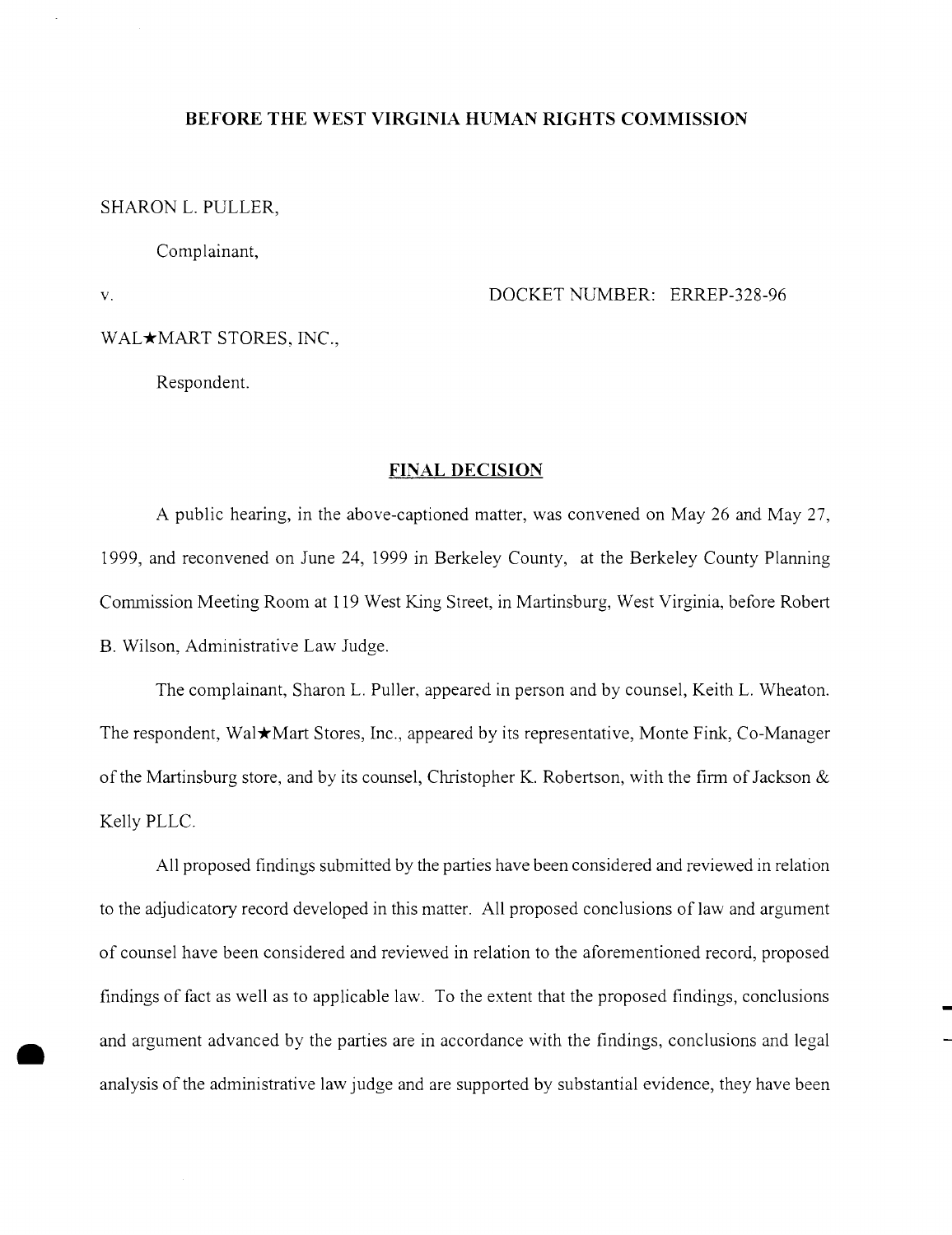adopted in their entirety. To the extent that the proposed findings, conclusions and argument are inconsistent therewith, they have been rejected. Certain proposed findings and conclusions have been omitted as not relevant or necessary to a proper decision. To the extent that the testimony of the various witnesses is not in accord with the findings stated herein, it is not credited.

#### **A.**

## **FINDINGS OF FACT**

1. The complainant, Sharon Puller ('"Complainant"), was initially employed by Wal**\***Mart Stores, Inc. ("Wal\*Mart" or "Respondent") on or about July 25, 1995, as a part-time jewelry associate in Martinsburg, West Virginia. (Sharon Puller, Transcript, May 26, 1999, ('"Vol. I"), pp. 16 and 17; Catherine Teal, Tr. Vol. I, p. 186; Joint Ex. No.1). Complainant is an African-American female, residing at Kearneysville, West Virginia; and was forty-seven (47) years of age when hired. (Joint Ex. No. 1, Puller, Tr. Vol. 1, p. 16). Respondent, Wal★Mart Stores, Inc., is a person and an employer as those terms are defined in W.Va. Code §§ 5-11-3(a) and 5-11-3(d) respectively. (Miller, Transcript, May 27, 1999, ("Vol. II"), p. 209). Complainant was interviewed and hired by Ms. Catherine Teal, the manager of the jewelry department, and received the part-time position because there were no full-time positions available at that time. (Puller, Tr. Vol. I, p. 86; Teal, Tr. Vol. I, pp. 185 and 186). Ms. Teal is a white female, forty-five (45) years of age. (Teal, Tr. Vol. II, p. 64).

2. Complainant remained in the position of part-time jewelry associate until February 1996, when she transferred to the front as a cashier. (Puller, Tr. Vol. I, p. 134; Joint Ex. No.1) In May 1996, complainant was promoted to full-time cashier, where she remained until she took a leave of absence in October 1996. (Joint Ex. No.1). Complainant is currently still on leave of absence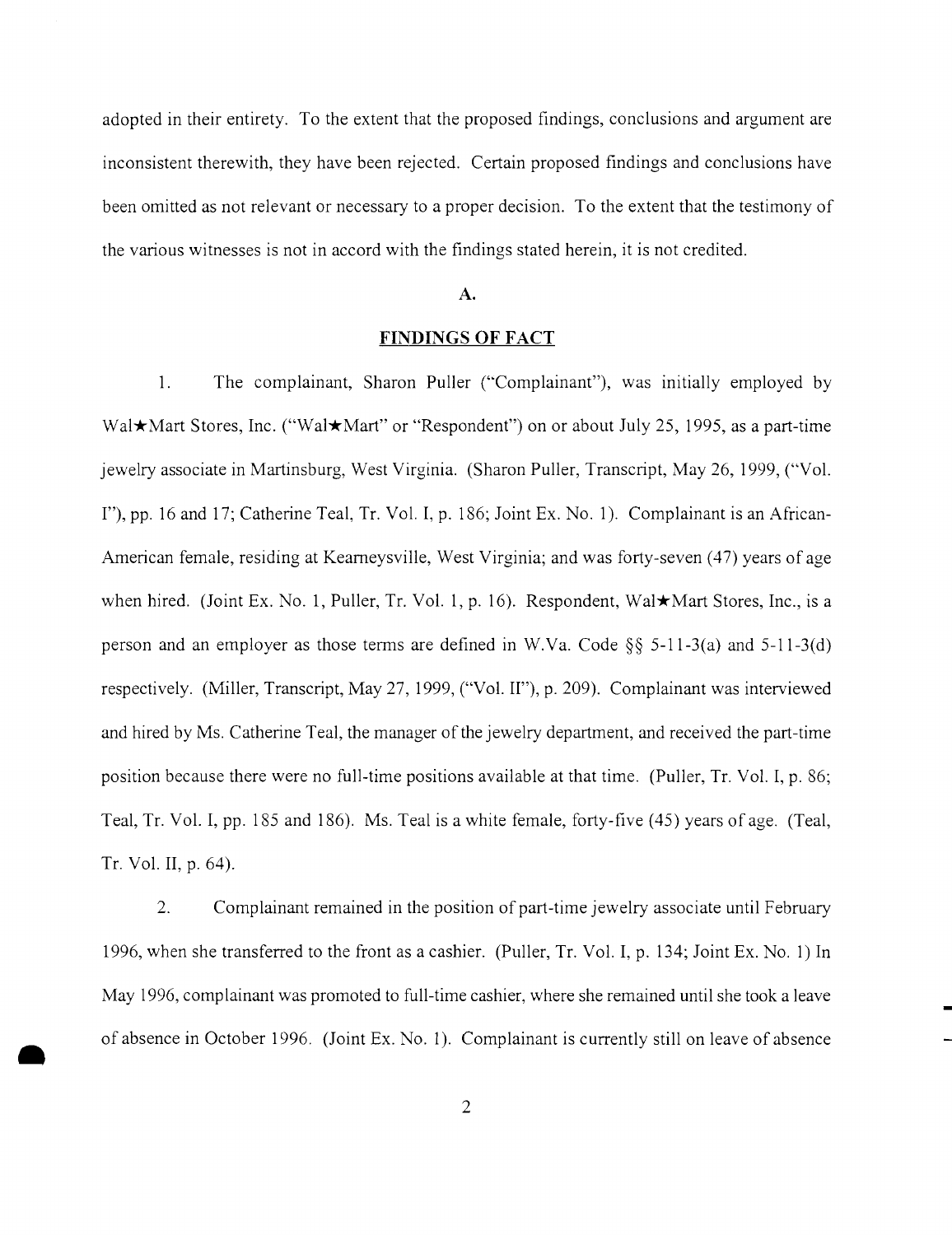from Wal $\star$ Mart and has never been terminated. (Deposition of Donna Foster, Joint Ex. No. 3, p. 32; Joint Ex. No.1).

3. Complainant received a copy of the Wal $\star$ Mart employee handbook when she was hired. (Puller, Tr. Vol. I, pp. 103 and 114). The handbook contains a policy that an employee may be moved to different departments within the store and there is no guarantee that the employee will remain in the department into which he or she was initially hired. (Puller, Tr. Vol. I, pp. 103 and 115). Furthermore, it is Wal $\star$ Mart policy that employees are promoted based upon job performance, not seniority. (Teal, Tr. Vol. I, p. 193; Laura Hayes, Tr. Vol. II, p. 108; Foster, Joint Ex. No. 3, p. 15; Deposition of Kim Fisher, Joint Exhibit No.7, p. 39).

4. As a jewelry associate, complainant was required to be able to perform a number of tasks, including waiting on customers, nmning the engraver, processing jewelry returns, changing watch bands and batteries, and acquiring a working knowledge of the Telxon, a hand-held computer that is used to order merchandise, process claims for damages, run monthly inventory, check merchandise in and out, process layaways, verify counts of merchandise, and perform price checks. (Teal, Tr. Vol. I, pp. 190 and 191, Vol. II, p. 56; Hayes, Tr. Vol. II, pp. 99 and 100). Jewelry associates must also gain sufficient product knowledge to assist customers in their purchases. (Teal, Tr. Vol. II, pp. 32-33). All training in jewelry was on-the-job training. (Teal, Tr. Vol. II, p. 62). The jewelry associates needed to be able to perform all tasks quickly and efficiently, especially during the Christmas season, because of the volume of customers in jewelry. (Teal, Tr. Vol. I, p. 189, 205 and 206, Vol. II, p. 57; Hayes, Tr. Vol. II, pp. 113 and 114; Janice Whiteacre, Tr. Vol. II, p. 191).

The Telxon was <sup>a</sup> very important tool in the jewelry department, and the associates • 5.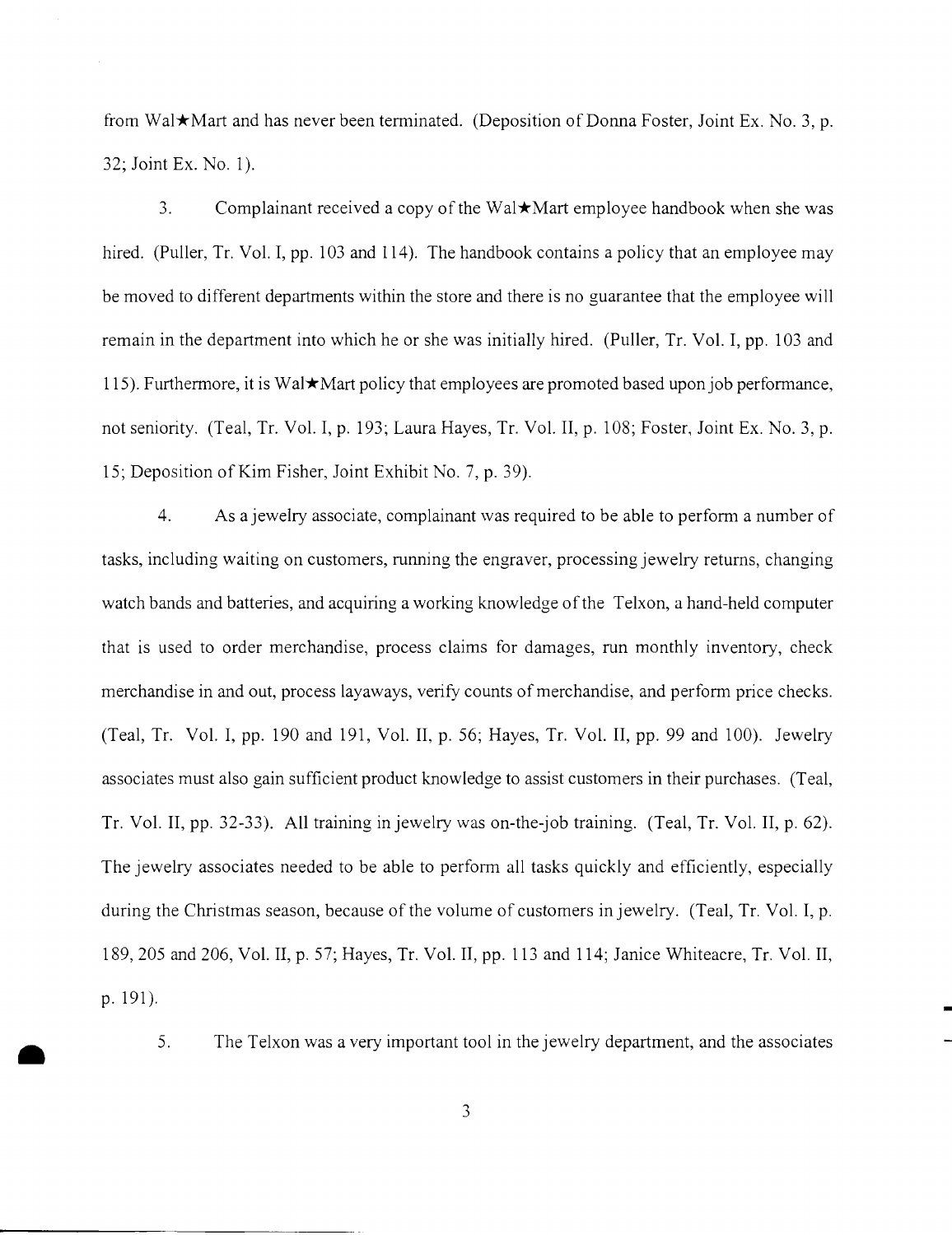needed to be able to operate it because it was utilized in almost every transaction that occurred in jewelry with regards to the merchandise. (Teal, Tr. Vol. I, p. 190; Hayes, Tr. Vol. II, p. 111). All associates received on-the-job training on the Telxon, watching someone else run it and then trying it themselves, because the Telxon did not contain a training mode. (Teal, Tr. Vol. II, pp. 23 and 58; Fisher, Joint Ex. No.7, p. 41).

6. While complainant was employed in the jewelry department, according to the white supervisors and co-employees, she had extensive difficulties in performing many aspects of her position, even after several months. (Teal, Tr. Vol. II, pp. 7, 38 and 39). Although she was willing and, indeed, eager to learn, she continually had difficulty performing all but the most routine tasks of her position. (Teal, Tr. Vol. II, pp. 7, and 38; Hayes, Tr. Vol. II, p. 95; Whiteacre, Tr. Vol. II, pp. 179, 191 and 192). Complainant continuously had to ask questions to be able to perform the responsibilities ofher position, even after having been shown how to perform the task several times. (Teal, Tr. Vol. II, p. 7). In fact, complainant never reached the point where she could perform most of her responsibilities without assistance. (Teal, Tr. Vol. II, p. 7; Hayes, Tr. Vol. II, p. 95).

7. For instance, these white supervisors and employees contend that, although complainant was able to wait on customers and ring up their purchases on the cash register, she was unable to complete a return on her own or recall how to ring up special orders. (Teal, Tr. Vol. I, p. 189, Vol. II, pp. 15 and 16; Hayes, Tr. Vol. II, pp. 96,100 and 101).

8. A major task performed by jewelry associates was changing watch bands and batteries. (Hayes, Tr. Vol. II, p. 101). However, these same individuals contend, complainant had difficulty performing this task, continuously requiring assistance from another associate in the department. (Teal, Tr. Vol. II, p. 46). If it were possible, complainant would simply pass the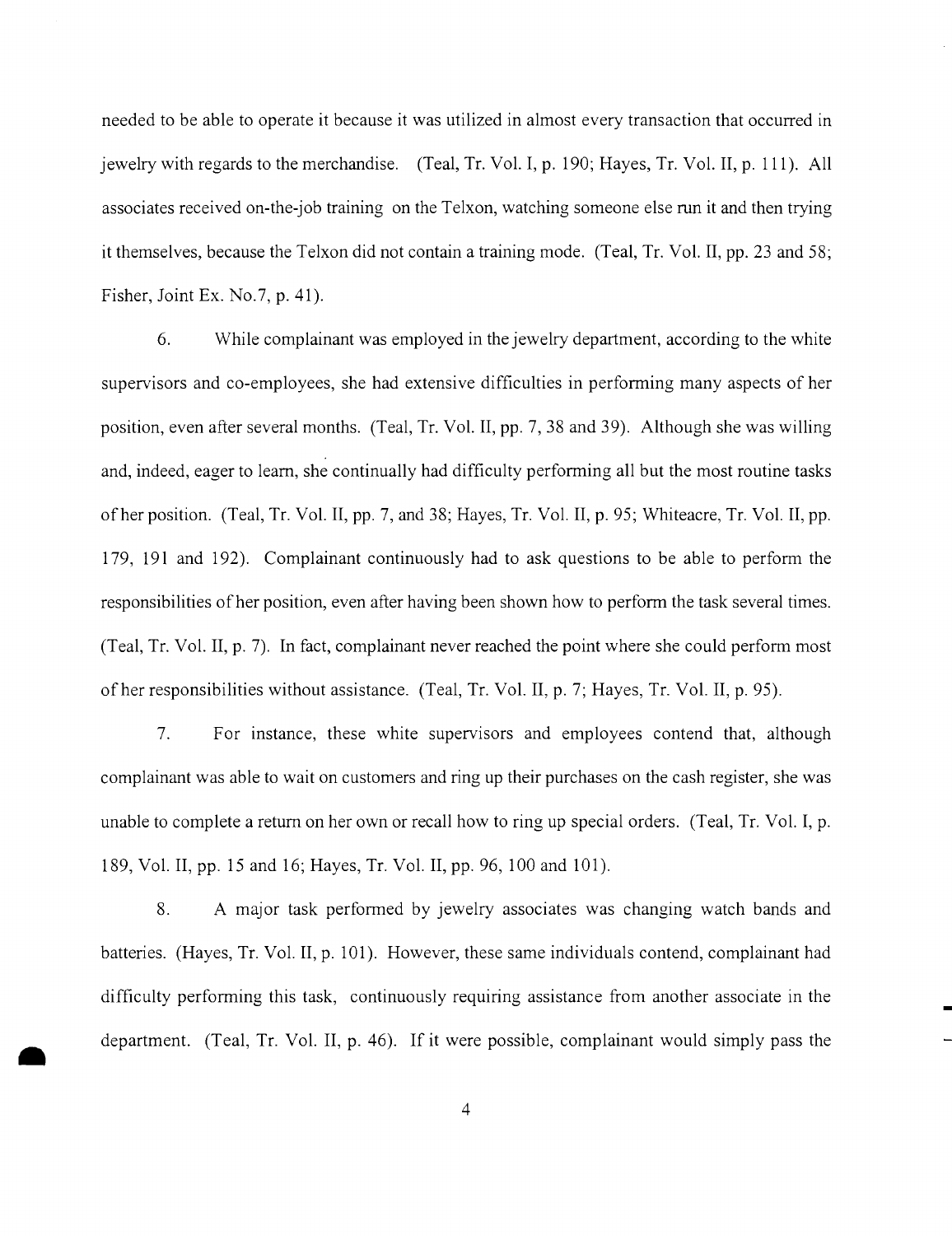customer on to one of the other associates in the department to handle it. (Hayes, Tr. Vol. II, p. 101). She also was unable to run the engraver, which was an important task, especially during the Christmas season. (Teal, Tr. Vol. I, p. 190). Nor did she gain the product knowledge required to be able to assist customers, even after asking the same questions numerous times. (Teal, Tr. Vol. II, pp. 34 and 35).

9. Complainant also needed to perform tasks at a more rapid pace and in a more timely manner. (Teal, Tr. Vol. I, p. 206; Hayes, Tr. Vol. II, p. 114). It is important in the jewelry department for associates to perform their job duties as quickly as possible in order to accommodate the number of customers. (Teal, Tr. Vol. I, p. 206; Hayes, Tr. Vol. II, pp. 113 and 114; Whiteacre, Tr. Vol. II, p. 191).

10. According to the white employees of respondent working in the Jewelry Department, in addition, although she had the same on-the-job training on the Telxon that was received by all associates, she failed to grasp how to perform the most simple tasks on it. (Teal, Tr. Vol. I, p. 190, Vol. II, p. 22; Hayes, Tr. Vol. II, p. 101). In order to sign on to the Telxon, the associate need only enter their initials and the first four digits of their social security number. (Teal, Tr. Vol. I, p. 192, Vol. II, p. 12). Yet, complainant continuously required assistance to sign on because she had trouble remembering how to do so. (Teal, Tr. Vol. I, pp. 191 and 192, Vol. II, p. 12). Complainant was the only person in the department who could not operate the Telxon. (Teal, Tr. Vol. II, p. 13). The undersigned finds as a matter of fact that complainant never received the same training as other employees on Telxon. Complainant testified credibly that Ms. Teal once or twice showed her how to use Telxon at which time she moved very quickly and spoke very fast. (Puller, Tr. Vol. 1, p. 92). Furthermore, Ms. Teal admitted that she had never had the time to take complainant aside and show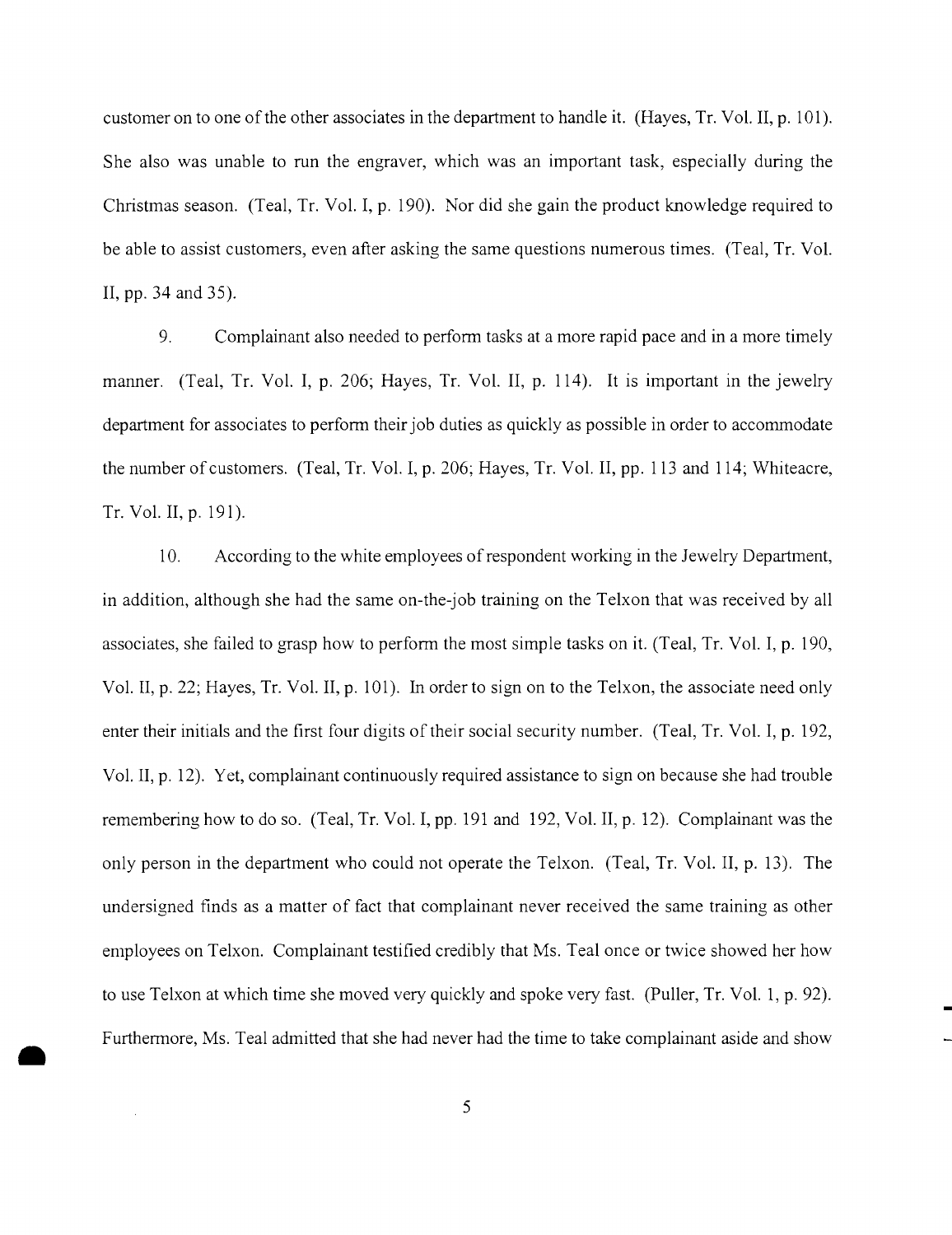her how to use the Telxon, because of the way they were scheduled in Jewelry. (Teal, Tr. Vol. 2, p. 22). Furthermore, as part of complainant's duties, she was to receive CBL (computer based leaming) training during her regular schedule of work hours, which apparently her supervisor, Ms. Teal never allowed her to take. (Teal, Tr. Vol. II, pp. 29 and 30; Foster Tr. Vol. III, pp. 28 and 29).

11. It is further contended that, complainant also lacked confidence in her ability to handle situations which may have arisen in the jewelry department, even after having been there for several months. (Teal, Tr. Vol. II, p. 31). She was uncomfortable being in the department by herself with no one available in the event that she had a question or could not handle a situation that arose. (Teal, Tr. Vol. II, p. 31). In fact, at times she expressed a desire to transfer from the department because the job responsibilities became too confusing and she felt she would be unable to perform those responsibilities. (Teal, Tr. Vol. II, p. 39). However, she was encouraged by all members of the jewelry department to stay and endeavor to leam the tasks. (Teal, Tr. Vol. II, p. 39).

12. Complainant received her ninety (90) day evaluation approximately September 6, 1995. (Puller, Tr. Vol. I, p. 112, Respondent Ex. No.1). The evaluation was completed by Ms. Teal. (Respondent Ex. No.1). The evaluation indicated that, although complainant was a dependable, honest person, dressed appropriately, and was very polite with customers, she lacked confidence in performing the duties of her position, lacked product knowledge, failed to notice customers when working on other projects, and required improvement in the areas of confidence, speed, product knowledge, and use of the Telxon. (Puller, Tr. Vol. I, pp. 112 and 113; Respondent Ex. No. 1). All of the comments listed on complainant's evaluation were performance-based criticisms. (Puller, Tr. Vol. I, p. 113). Complainant signed the evaluation without comment. (Puller, Tr. Vol. I, p. 113; Respondent Ex. No.1).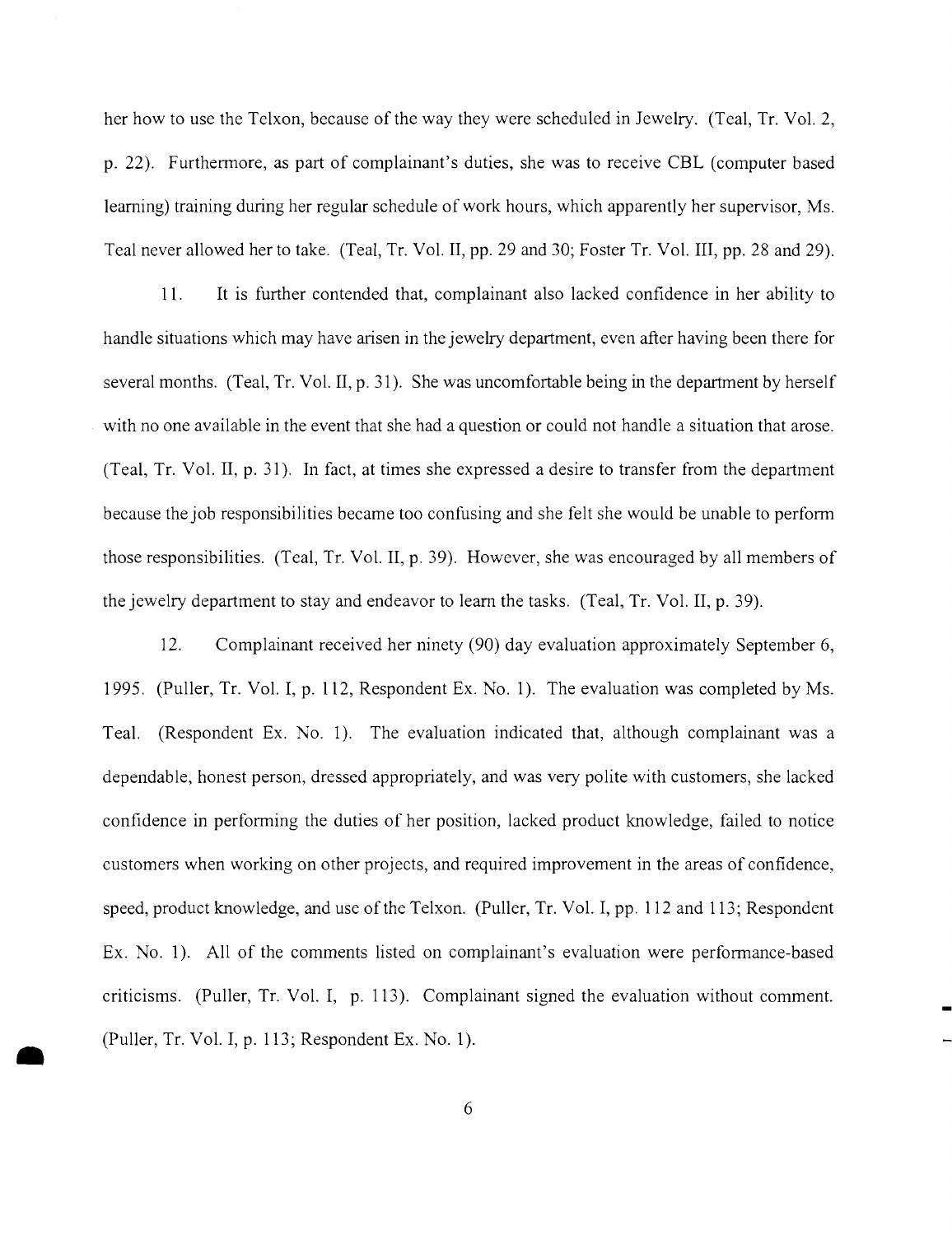13. Ms. Hayes, although she did not have the opportunity to evaluate complainant, agreed, months later, that complainant would have received a below expectations rating from Ms. Hayes for job performance because complainant was still unable to grasp the responsibilities of her position. (Hayes, Tr. Vol. II, p. 109).

14. In August 1995, a full-time position became available in the jewelry department. (Puller, Tr. Vol. I, p. 17; Teal, Tr. Vol. I, p. 188). Complainant and Kim Barrett, another part-time jewelry associate, were the only ones to express an interest in the position. (Teal, Tr. Vol. I, p. 188). At that time, the jewelry department was gearing up for the beginning of the Christmas season, which usually began in October. (Teal, Tr. Vol. I, p. 189, Vol. II, pp. 44 and 57). Kim Barrett was originally hired into Wal $\star$ Mart as a full-time dressing room attendant. (Teal, Tr. Vol. I, p. 186). As a dressing room attendant, Ms. Teal assumed Ms. Barrett had experience with the Telxon. (Teal, Tr. Vol. I, p. 191). A few months before the full-time position came open in jewelry, Ms. Barrett was transferred to the jewelry department as a part-time associate, at Ms. Barrett's request. (Teal, Tr. Vol. I, pp. 186-188). She was given a part-time position when she transferred because there were no full-time positions available. (Teal, Tr. Vol. I, p. 187).

15. After careful consideration, Ms. Teal chose Ms. Barrett to fill the full-time position. (Teal, Tr. Vol. I, p. 188). Ms. Teal felt that Ms. Barrett had picked up on the responsibilities ofthe position quicker than complainant and that Ms. Barrett's performance of the duties of the position was superior to the complainant's, making Ms. Barrett the better candidate for the position. (Teal, Tr. Vol. I, p. 189). Ms. Barrett had previous experience on the Telxon and was able to utilize it without difficulty. (Teal, Tr. Vol. I, p. 191). Among numerous other advantages, this meant that merchandise that was received in the evening when Ms. Teal was not present could be checked in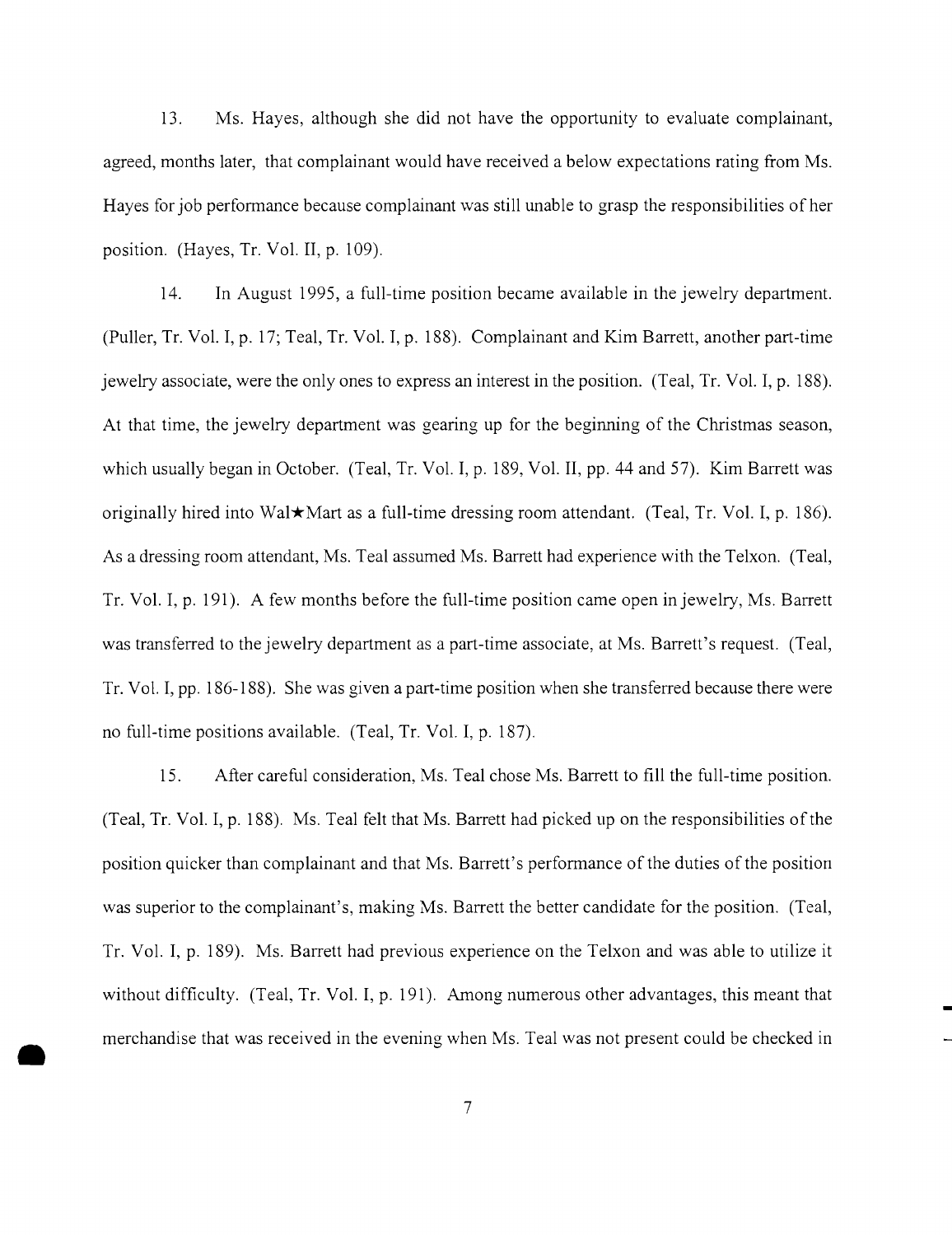by Ms. Barrett when received rather than waiting until the following morning. (Teal, Tr. Vol. I, p. 191). Quite simply, Ms. Barrett required no further training in order to be able to step into the position and fulfill its requirements, whereas complainant did require that training according to Ms. Teal. (Teal, Tr. Vol. I, pp. 189 and 192).

16. Furthermore, the department was preparing to enter the Christmas season, and Ms. Teal needed a person that she felt confident she could leave in charge of the department and that person could handle the responsibility, including possessing the ability to use the Telxon. (Teal, Tr. Vol. I, p. 189, Vol. II, p. 13). Ms. Barrett had previous experience using the Telxon when she worked in the dressing room, and was able to competently use it. (Teal, Tr. Vol. I, p. 21). Complainant, on the other hand, could not recall even the simple instructions needed to sign on the Telxon, let alone the ability to utilize any of its functions, according to Ms. Teal, which testimony is not deemed credible in light of other testimony stating that the sign on procedure required only that the person enter their initials, hit enter and enter the first four numbers of their social security number. (Teal, Tr. Vol. I, p. 191; Tr. Vol. II, p. 12).

17. Ultimately, although complainant's lack of computer experience and competency played a large role in Ms. Teal's decision to promote Ms. Barrett over complainant, Ms. Teal determined that Ms. Barrett was the better candidate overall because Ms. Barrett was able to perform all of the responsibilities of the position better than complainant. Ms. Barrett was able to use the Telxon without supervision, and Ms. Teal felt confident in leaving Ms. Barrett in charge of the department because she felt Ms. Barrett could handle any situation that might arise. (Teal, Tr. Vol. I, pp.189 and 191, Vol. II, pp. 13,21,43 and 44).

18. In contrast, complainant still required further training in all aspects of her job

8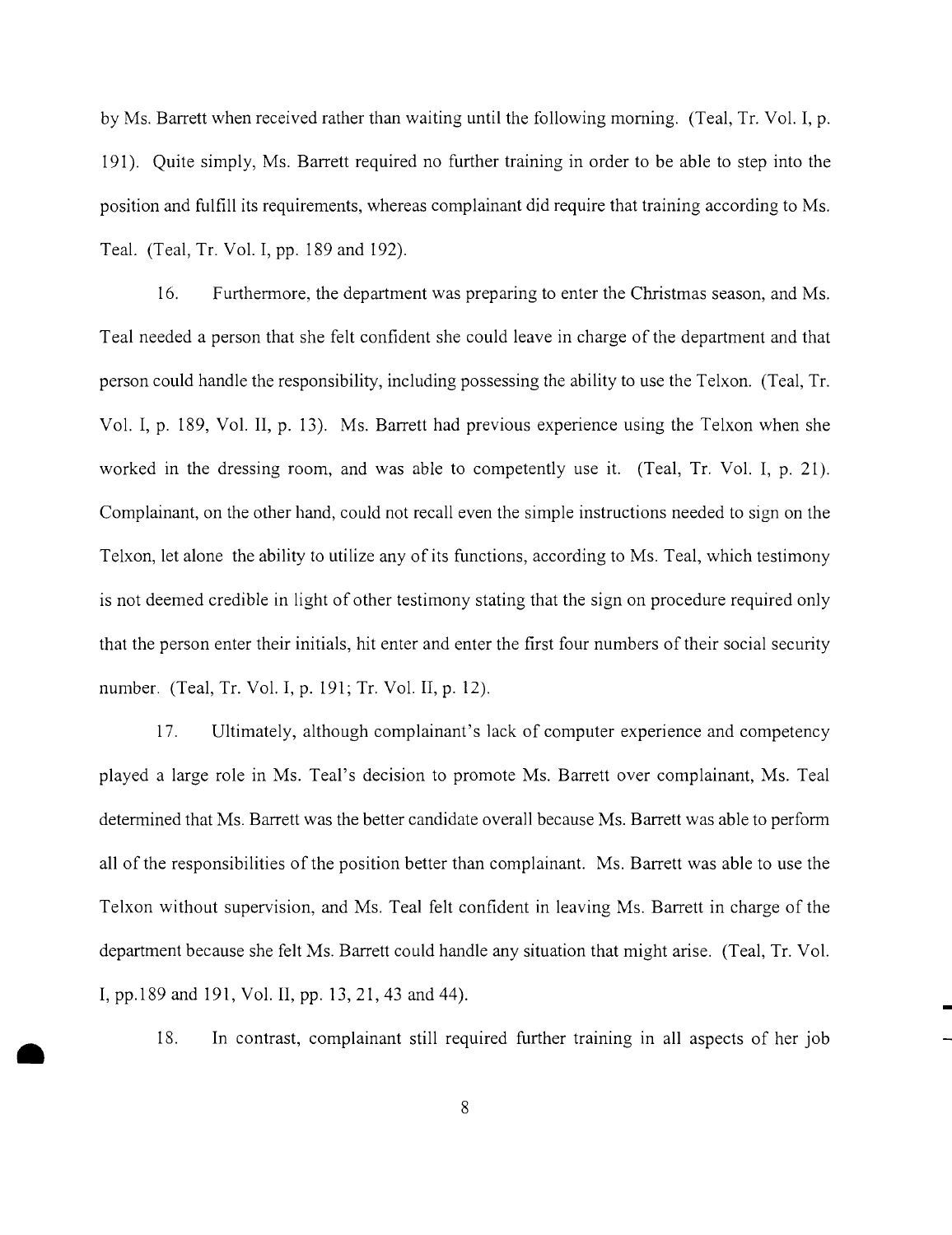responsibilities and was simply not ready for a full-time position, especially with the busy Christmas season right around the comer. (Teal, Tr. Vol. I, p. 189). Complainant required more training not only on the Telxon, but also on changing watch batteries and bands and using the engraver, and needed to improve her speed in waiting on customers and performing other responsibilities of the position, such as checking in merchandise and processing refunds. (Teal, Tr. Vol. I, pp. 189, 190, 205 and 206, Vol. II, pp. 15, 16 and 46; Respondent Ex. No. 1). In addition, complainant needed more confidence in her own ability to handle the responsibilities of her position and needed to acquire more product knowledge. (Teal, Tr. Vol. II, pp. 31 and 35; Respondent Ex. No. 1). Complainant also needed to increase her speed in performing tasks and waiting on customers. (Teal, Tr. Vol. I, p. 205). In short, complainant was told that she failed to receive the full-time position for all of the reasons that were enumerated on her evaluation. (Puller, Tr. Vol. I, p. 118). Neither complainant's age or race played any part in Ms. Teal's decision, according to Ms. Teal. (Teal, Tr. Vol. I, pp. 192 and 193). The decision was based solely upon job performance. (Teal, Tr. Vol. I, pp. 193,204 and 205). Yet when cross examined by counsel for complainant, Ms. Teal could not identify any complaints directed toward the complainant by the customers for being slow to serve them although customers would occasionally complain about slow service. (Teal, Tr. Vol. II, pp. 8 and 9). Complainant testified credibly, that prior to hiring Ms. Barrett full time in Jewelry, Ms. Teal had attempted to hire another candidate full time from outside the store. She stated that Ms. Teal declined to discuss the opening with her and that she simply arrived one day to see that the new hire had been placed on the schedule for that week full time. This individual could not be retained because the hire violated store policy, whereupon, Ms. Teal sought out Ms. Barrett to apply for a position in Jewelry. This despite the strong interest shown in full time status by complainant and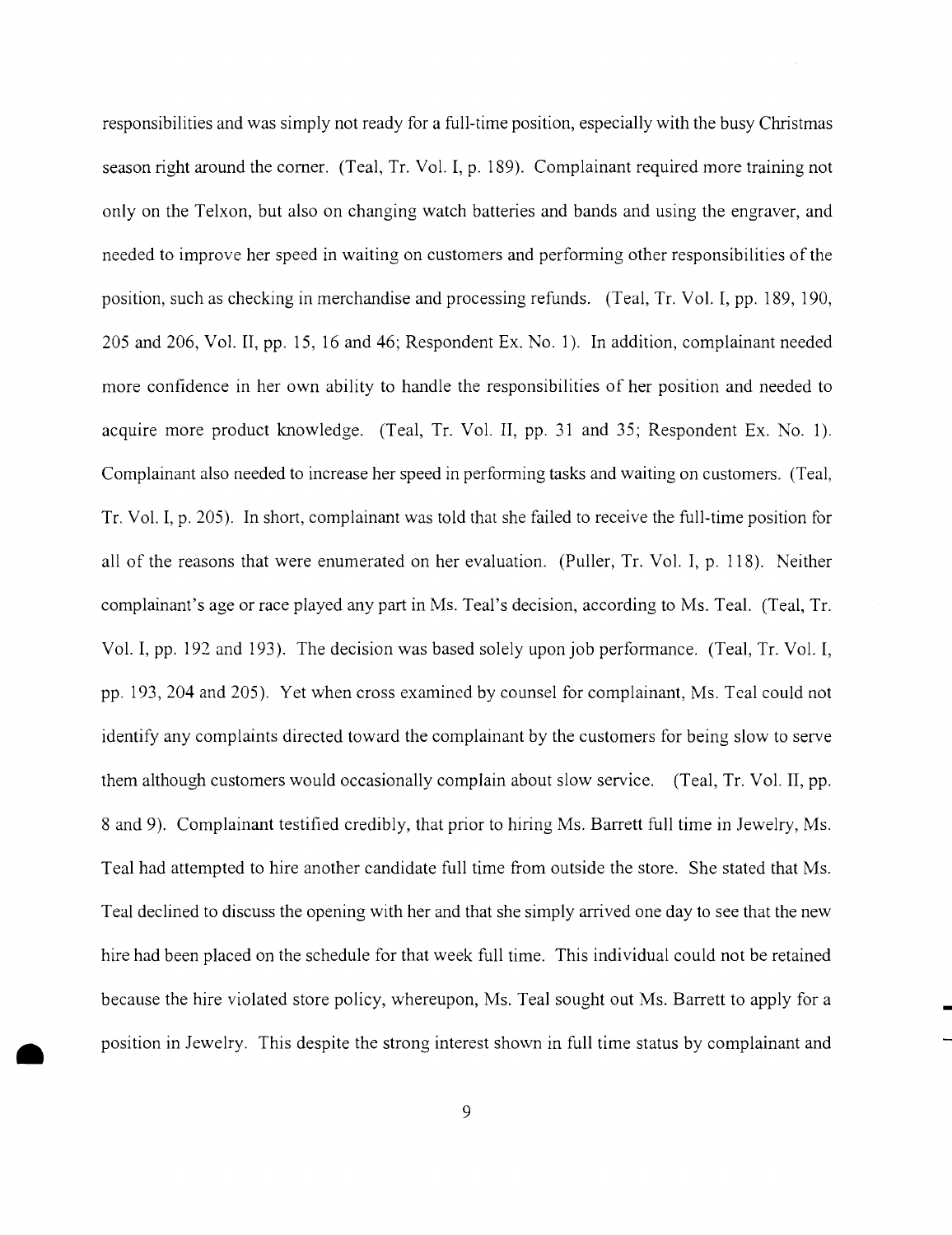the failure ofMs. Teal to ever state that Telxon experience was necessary, it being the observation of complainant that such inventory work was generally performed almost exclusively by Ms. Teal herself. (Puller, Tr. Vol. I, pp. 19 and 20).

19. Ms. Teal informed complainant that she chose Ms. Barrett for the position because complainant required more training for a full-time jewelry position, especially on the Telxon. (Teal, Tr. Vol. I, p. 192, Vol. II, p. 21). Ms. Teal then offered to give complainant one-on-one training after the Christmas season was over. (Teal, Tr. Vol. I, p. 189).

20. After complainant was denied the full-time position, her attitude changed. (Teal, Tr. Vol. I, p. 198). Complainant began to take everything personally, believing that everyone was talking about her. (Teal, Tr. Vol. I, 199, Vol. **II,** p. 37). At one point, Ms. Hayes, the jewelry department manager at the time, called in to the store to check with Ms. Teal on the status of the department. (Hayes, Tr. Vol. II, pp. 102 and 103). Shortly after complainant failed to obtain the full-time position, Ms. Teal stepped down as jewelry manager and Ms. Hayes was hired to replace her. (Teal, Tr. Vol. **I,** pp. 194 and 195). Ms. Hayes had been the jewelry manager prior to taking maternity leave, and, when Ms. Teal stepped down, Ms. Hayes was interviewed and offered the position. (Hayes, Tr. Vol. II, p. 91; Fisher, Joint Ex. No.7, p. 23). Ms. Teal became backup to Ms. Hayes. (Teal, Tr. Vol. I, p. 195; Hayes, Tr. Vol. II, p. 102). Complainant never expressed an interest in this position and it is not part of the complainant's complaint. (Puller, Tr. Vol. I, pp. 27 and 89). No other full-time positions in jewelry became available while complainant was employed in that department. (Teal, Tr. Vol. I, p. 194). Complainant was present and seized the phone from Ms. Teal. (Hayes, Tr. Vol. II, p. 103). Complainant proceeded to curse at Ms. Hayes, who was her immediate supervisor at the time, and accused Ms. Hayes of talking about complainant behind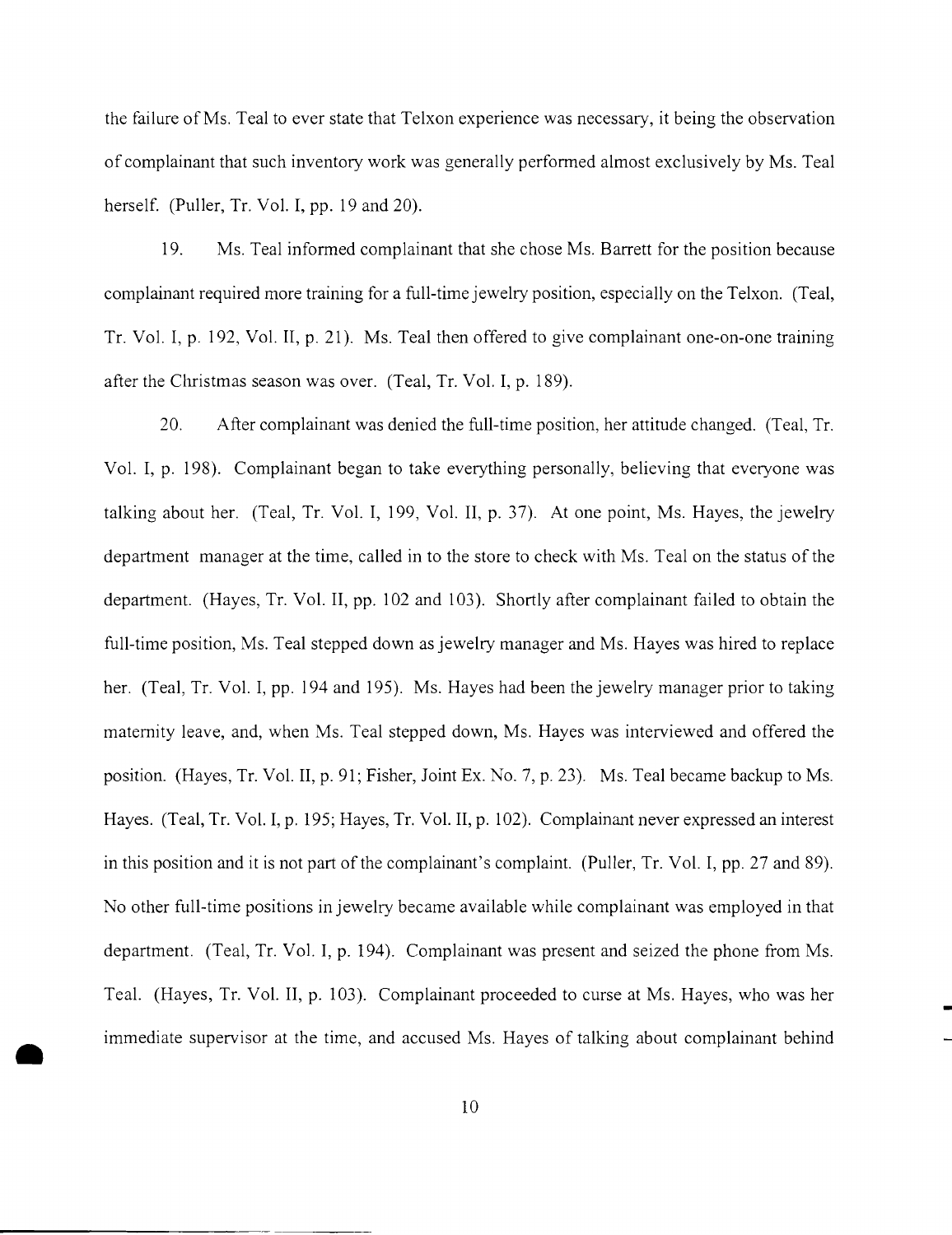complainant's back and criticizing her work performance. (Hayes, Tr. Vol. II, p. 103). In fact, Ms. Hayes had simply called Ms. Teal to check on the status of lists that were left ofthings that needed to be done in the department, according to Ms. Hayes. (Hayes, Tr. Vol. II, p. 103). Ms. Hayes did not call to check on complainant. (Hayes, Tr. Vol. II, p. 104). It was common for Ms. Hayes to call in to check on the department. (Hayes, Tr. Vol. II, p. 104). All the foregoing was according to the white supervisors and co-employees. Complainant, testified credibly, however, to several events that create a strong inference ofracial discrimination. These include the fact that at the time Ms. Barrett was hired, Ms. Teal stuck the schedule book under complainant's nose and stated, "see, we don't need you anymore." (Puller, Tr. Vol. I, pp. 20 and 21). That was just after the prior full time Jewelry employee, Ms. Crawford had been fired after a couple months, based on what others had told Ms. Teal, not based on any observation by Ms. Teal herself. (Puller, Tr. Vol. I, p. 22; Teal, Tr. Vol. II, pp. 23-25). Ms. Barrett is white, Ms. Crawford is African American. Ms. Fisher the District Manager for seven stores for the Jewelry and Shoe Departments, testified credibly that she became District Manager in October 1996 and that no African Americans were hired in the Jewelry Department for respondent during her tenure in that position. (Fisher, Joint Ex. No. 7, p. 36). Ms. Teal testified that another African American man named William had worked there prior to complainant being hired but that she could not remember his last name. Ms. Teal represented that they got along fine and that he left to take a better paying job and that an African American woman had been hired after complainant left. (Teal, Tr. Vol. I, pp. 201-203, Vol. II, pp. 25 and 26). There were no African American managers at respondent's store in Martinsburg during the period when complainant worked there. (Foster, Joint Ex. No.3, pp. 29 and 30). Complainant testified credibly that when Ms. Hayes came back to work in Jewelry she had a bad attitude toward complainant. She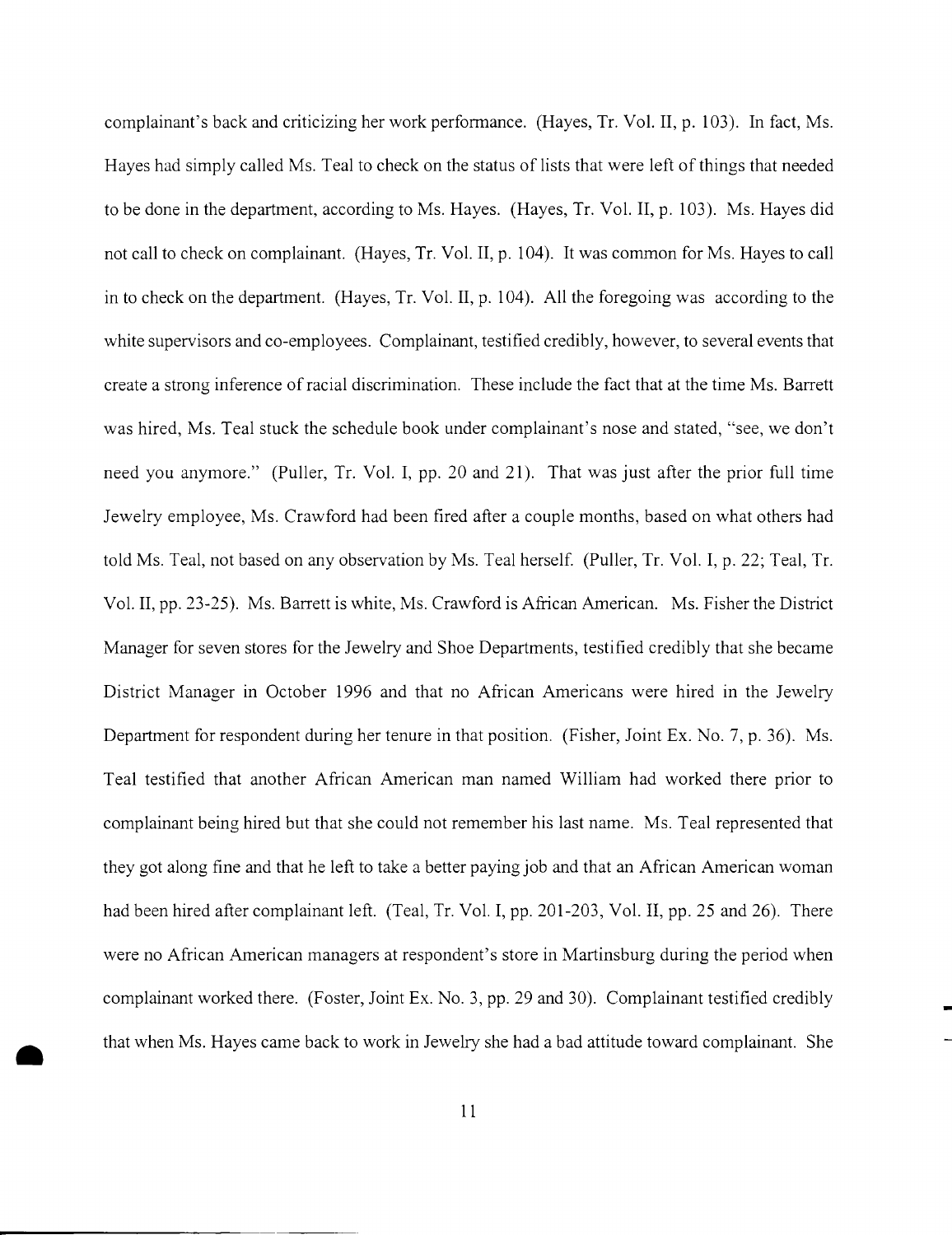testified that she had left her glasses on a table at work and came in the next day and asked where her glasses were, to which neither Ms. Hayes nor Ms. Teal responded but rather she looked and saw that her glasses were on the floor at the feet of Ms. Hayes, and complainant had to bend over to pick them up. On another occasion Ms. Puller's two daughters and grandchildren had been in a car accident, and had called from the Emergency room at the hospital in Charles Town while complainant was on lunch break. Her daughter had left a message with Ms. Teal, but Ms. Teal never relayed the message to the complainant, who remained at work and was not aware of the accident until she had returned home in the evening. (Puller, Tr. Vol. I, pp. 27-29). Complainant testified credibly, that she had heard of the African American employees at respondent's place of business in Martinsburg referred to as being slow and that it was being used to describe her by Ms. Teal, while no-one else was being referred to as slow, this upset complainant. Complainant had heard Glenda Troyan African American woman in Mens' department referred to as slow by a manager named Margie; as well as another manager in Foods refer to an African American gentleman in maintenance as slow. (Puller, Tr. Vol. I, pp. 30, 93 and 94). Complainant testified credibly that when a new part time position came open around Christmas time in Jewelry, a white woman, Brenda Everhart got the position and was immediately given more hours on the schedule than complainant. (Puller, Tr. Vol. I, p. 30). Complainant testified credibly that on another occasion, Beth Stickley, a co-worker who had been made assistant manager of Jewelry according to what complainant had been told, made a comment to the effect that "you see, every time you do something for your race of people, you see what happens"; when complainant and a co-worker were discussing two young African American men who had just been terminated. Although Ms. Stickley denied making this comment, her testimony was not as credible as that of complainant. (Tr. Vol. I, p. 31). Complainant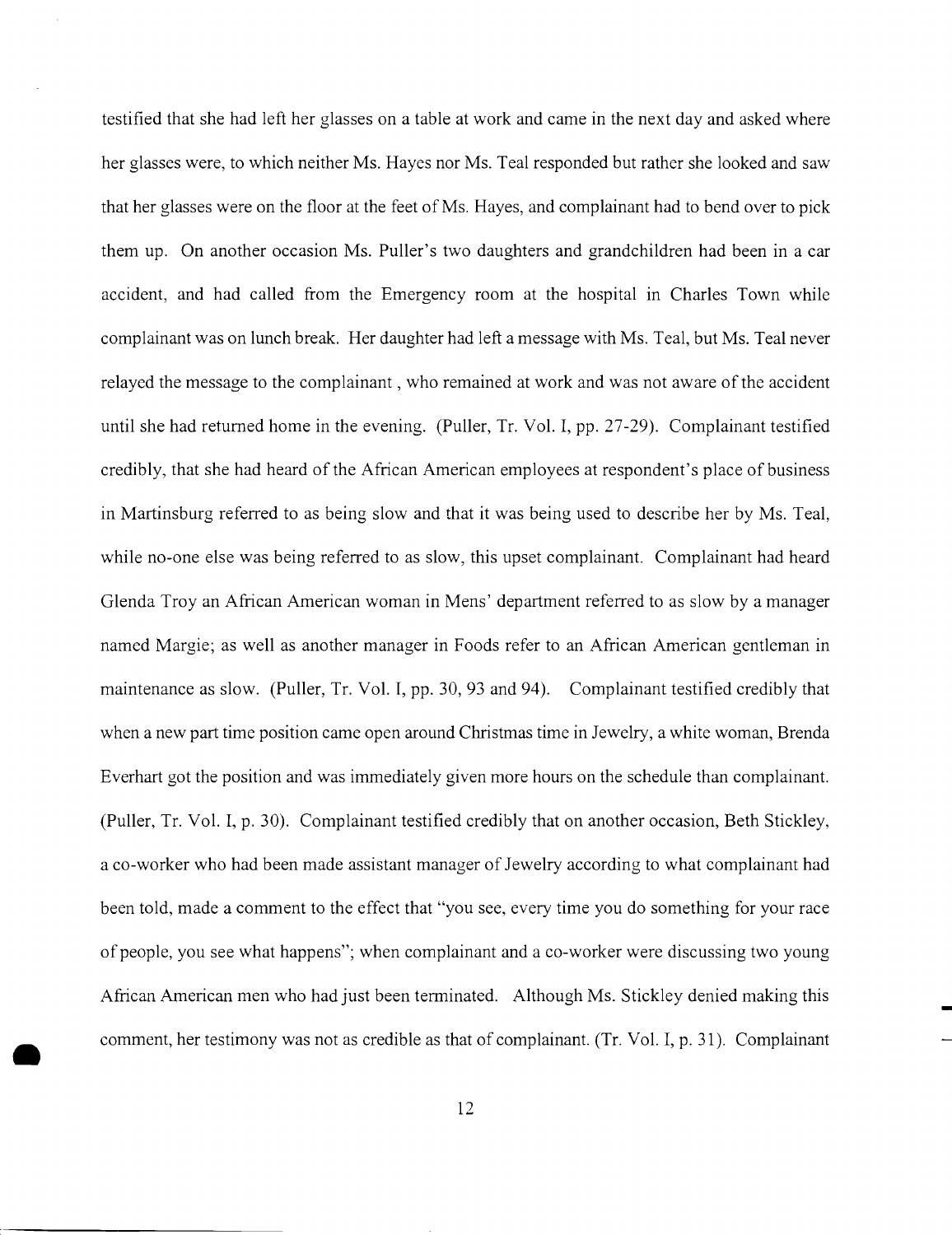testified credibly that after being transferred to cashier she had not been given a full time position at cashier until May when she asked for the full time work from her supervisor Dawn Phalen upon learning that people were being hired in at full time, and was required to re-interview before she was given full time status. Complainant testified that she had trouble receiving her evaluation in July, because she was told that Mr. Fink had to be present for her evaluation with Ms. Phalen, while every one else did not have to have Mr. Fink present and had received their evaluation already. During this evaluation she was told that it was because everyone was afraid of her, and that she would be getting the minimum \$0.15 per hour raise. This was different from what many long term employees were getting. One African American Ms. Troy, refused to sign her evaluation when she noted she was given the \$0.15 raise while another white employee received the maximum \$0.40 raise. (Puller, Tr. Vol. I, pp. 51-53).

21. In January 1996, Complainant filed a complaint through Wal\*Mart's Open Door Policy. (Puller, Tr. Vol. I, p. 34). Wal\*Mart's Open Door Policy allows an employee who may have a complaint, problem or idea to take it to a "Coach" to talk about it without fear of retaliation. (Respondent Ex. No.2). The employee may take his or her problem all the way to the top management of Wal $\star$ Mart. (Respondent Ex. No. 2). However, although the policy promises the employee will always be heard, it also states that the employee may not always prevail. (Respondent Ex. No. 2). On January 25, 1996, a meeting was held with J. T. Wheeler, the assistant manager of the Martinsburg Wal $\star$ Mart, and Kim Fisher, the district manager for jewelry, concerning complainant's complaints. (Puller, Tr. Vol. I, p. 35; 1.T. Wheeler, Tr., June 24,1999, ("Vol. III"), p. 84; Fisher, Joint Ex. No.7, pp. 6 and 9). Complainant brought to the meeting a friend who was not an employee of Wal $\star$ Mart, Ramon Lee Johnson. (Puller, Tr. Vol. I, pp. 34 and 35; Wheeler,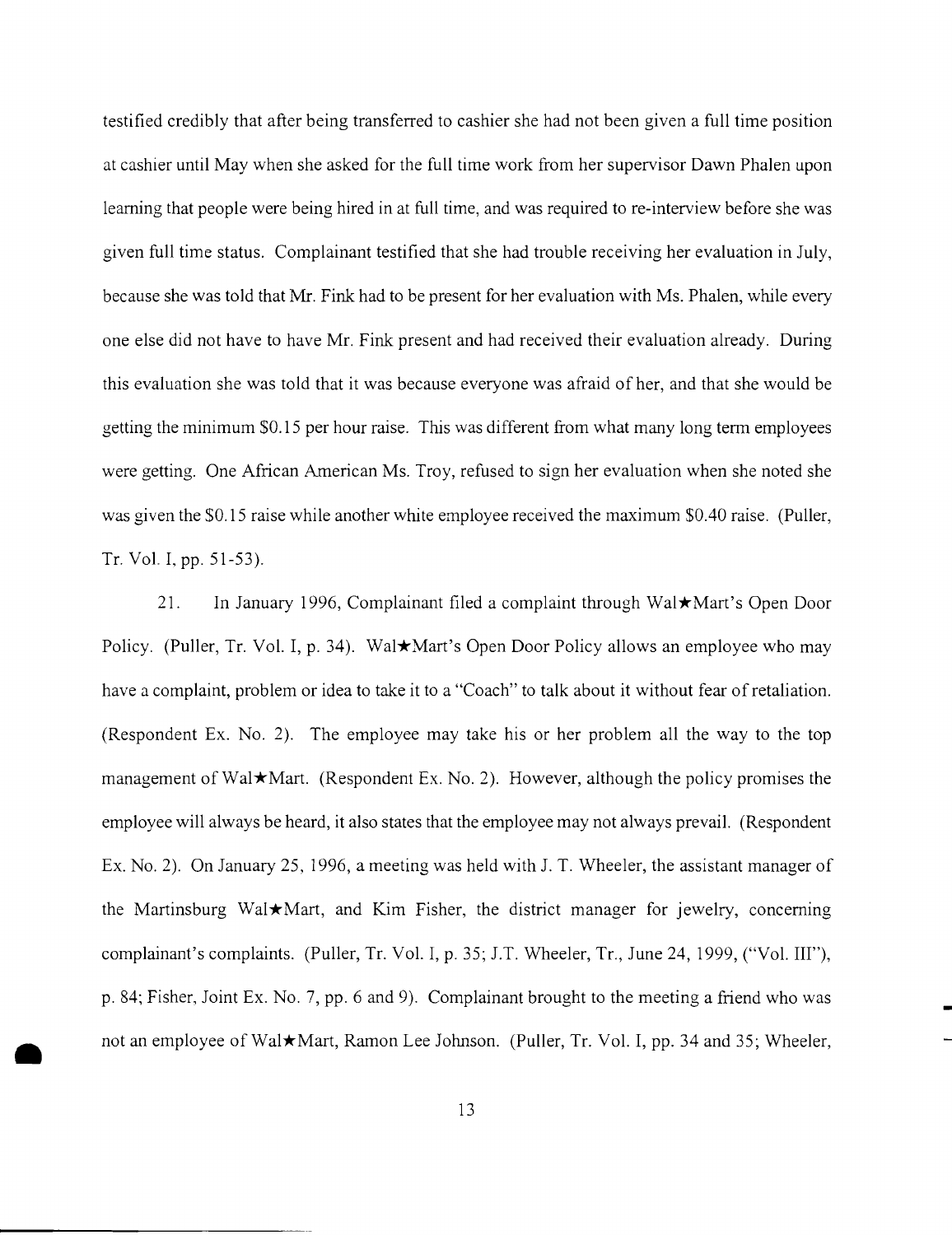Tr. Vol. II, p. 85; Fisher, Joint Ex. No.7, p. 10). During the meeting, complainant gave Mr. Wheeler a note allegedly outlining her complaints. (Puller, Tr. Vol. I, p.35; Wheeler, Tr. Vol. II, p. 85). Mr. Wheeler does not believe that the typed note, with the date handwritten in, that is attached to the transcript as Complainant's Ex. No.1 is the same note that complainant gave to him during this meeting. (Wheeler, Tr. Vol. II, p. 108).

22. Mr. Wheeler, believing that the non-Wal $\star$ Mart employee should not be present at the meeting, called Wal $\star$ Mart legal department to ask for advice. (Wheeler, Tr. Vol. II, p. 85). When he was unable to contact a legal advisor, he left a message and returned to the meeting. (Wheeler, Tr. Vol. II, p. 85). Subsequently, a person from the legal department contacted Mr. Wheeler and informed him that non-Wal<sup> $\star$ </sup>Mart employees should not be present in Open Door meetings. (Wheeler, Tr. Vol. II, p. 85). When informed of that policy, complainant chose to end the meeting rather than continue without Ms. Johnson present. (Puller, Tr. Vol. I, p. 35; Wheeler, Tr. Vol. II, pp. 85 and 86; Fisher, Joint Ex. No.7, p. 12). Complainant took the written complaint with her and did not leave a copy. (Puller, Tr. Vol. I, p. 35; Wheeler, Tr. Vol. II, p. 89). No one ever subsequently received a copy of that written complaint. (Foster, Joint Ex. No. 3, p. 35; Wheeler, Tr. Vol. II, p. 89; Jim Waters, Tr. Vol. II, p. 18). It is unclear whether, in fact, Ms. Fisher retained a copy of the letter after the meeting. Ms. Fisher testified that she got a copy of it during the meeting (Fisher, Joint Ex. No. 7, p. 13) but complainant testified that she took all copies of the letter with her when she terminated the meeting. (Puller, Tr. Vol. I, p. 35). Complainant further testified that she gave copies ofthe complaint to Ms. Foster to distribute to various persons. (Puller, Tr. Vol. I, pp. 151 and 152). However, Ms. Foster testified that she never received any copies of a written complaint from Complainant. (Foster, Joint Ex. No. 3, pp. 34 and 35).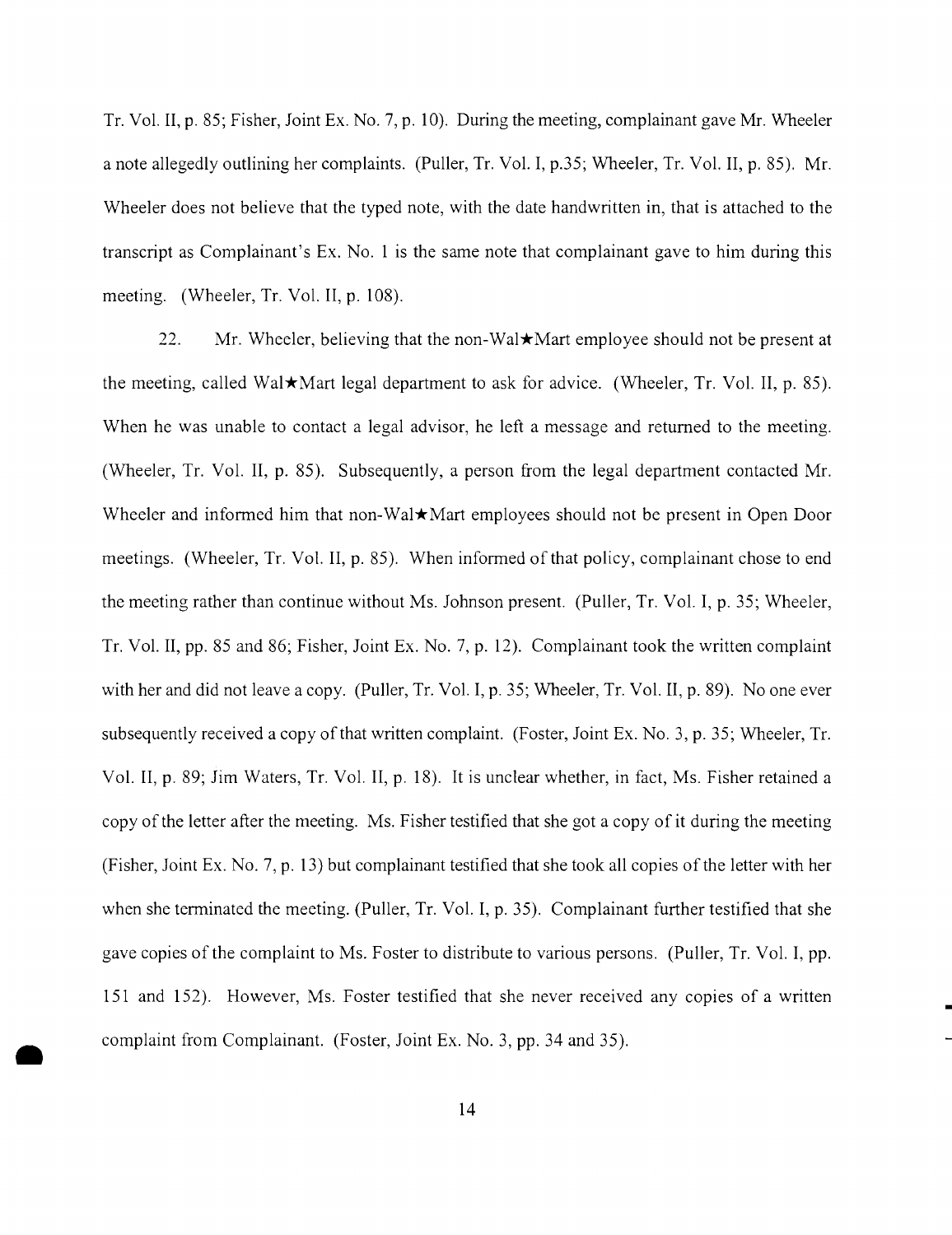23. During the shortened meeting, complainant voiced complaints concerning her failure to receive the full-time position that had been awarded to Ms. Barrett and a few other general complaints about the jewelry department. (Wheeler, Tr. Vol. II, p. 89; Fisher, Joint Ex. No.7, p. 10). She also complained about her hours having been cut back. (Wheeler, Tr. Vol. II, p. 90; Fisher, Joint Ex. No.7, p. 8). Mr. Wheeler explained that January is the slowest time of the year in retail and all hours are cut back, making it difficult for part-time employees to receive hours. (Wheeler, Tr. Vol. II, p. 90). Ms. Fisher also indicated that January is a very slow month. (Fisher, Joint Ex. No. 7, p. 8). However, Ms. Fisher, in response to the complaint, reviewed the jewelry schedule and determined that complainant's hours had not been cut any more or less than anyone else's. (Fisher, Joint Ex. No. 7, p. 8). At no time did she complain of race or age discrimination, according to most of the respondent's white supervisory personnel. (Wheeler, Tr. Vol. II, p. 89; Fisher, Joint Ex. No. 7, p. 32). Indeed, both Mr. Wheeler and Ms. Fisher determined Complainant's complaints centered on her failure to receive the full-time position in jewelry and her lack of hours. (Wheeler, Tr. Vol. II, p. 103; Fisher, Joint Ex. No. 7, p. 31). The undersigned found this testimony, that no complaint was made on the basis of race or age, to be patently ridiculous. Complainant testified credibly that she had been talking with Donna Foster in Personnel, Marlene Hunter, who had hired her, and 1. T. Williams (Mr. Wheeler in fact) after Christmas and prior to the January 25, 1996 meeting, specifically complaining about petty harassment on the basis of race and age at the hands of Ms. Hayes, Ms. Teal and Ms. Everhart. (Puller, Tr. Vol. I, p. 32). Shortly after the meeting she filed her complaint with the State Human Rights Commission. Complainant's testimony that she had informed members of management of the nature of her discrimination based complaints is further bolstered by the testimony of the District Manager for the Jewelry and Shoe Departments for a seven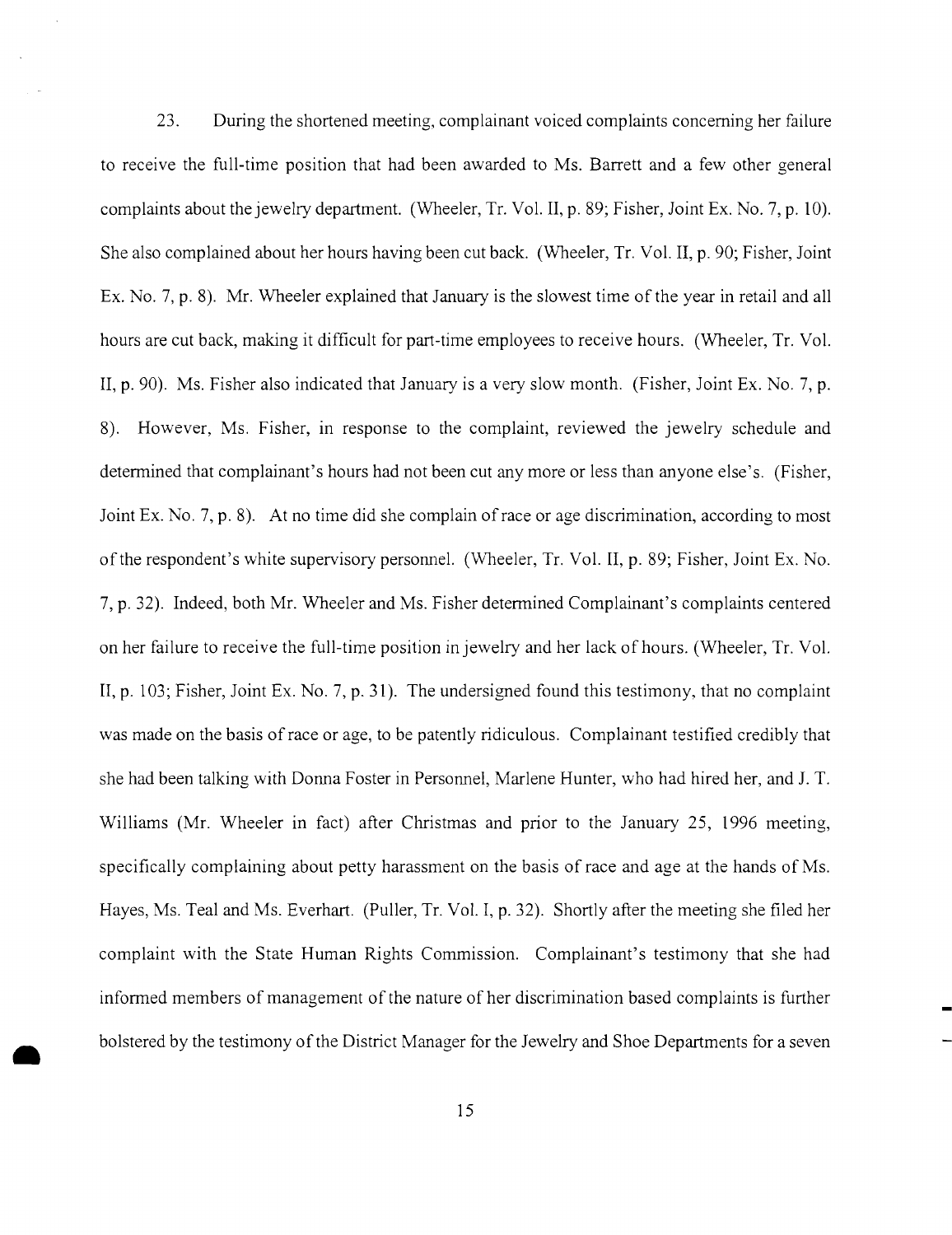store areas during this time, Kimberly Fisher. Ms. Fisher testified credibly, that when she came into the store on January 22, 1996, Ms. Hayes informed her that complainant had been meeting with 1. T. Wheeler, the store Assistant Manager about wanting to file a complaint, and that she needed to go speak with Mr. Wheeler. Ms. Fisher learned from Mr. Wheeler that complainant wanted to file a grievance, discrimination suit against Ms. Hayes. They arranged the January 25, 1996 meeting, prior to which, Ms. Fisher received a copy of the letter complainant claims to have distributed. That meeting went on for some 20 to 30 minutes listening to complainant talk about her problems before the meeting was terminated. (Fisher, Joint Ex. No.7, pp. 6 and 7, 13 and 24). Furthermore, Ms. Teal acknowledges that she was aware that complainant had filed a written grievance and that it had something to do with a racial issue (although she does not remember meeting with upper management concerning the allegations); and, that it was common knowledge that complainant had filed a discrimination complaint based upon talk around the whole store by within a month after filing the complaint. (Teal, Tr. Vol. II, pp. 28, **41** and 42).

24. After a second meeting with complainant on February 5, 1996, during which complainant talked about specific instances of harassment, Ms. Fisher conducted an investigation and questioned Ms. Hayes, Ms. Teal and, briefly, Brenda Everhart, a part-time associate in jewelry. (Fisher, Joint Ex. No.7, pp. **14** and 15). Because the investigation was inconclusive, boiling down to a he said-she said situation, Ms. Fisher determined to speak with the store manager, Jim Waters concerning the situation. (Fisher, Joint Ex. No.7, p. 16). This is in sharp contrast to the respondent's decisive action in terminating a white manager trainee when he admitted that he had made a racially derogatory and offensive statement to an African American manager trainee. (Kirk, Tr. Vol. III, pp. 225 and 226).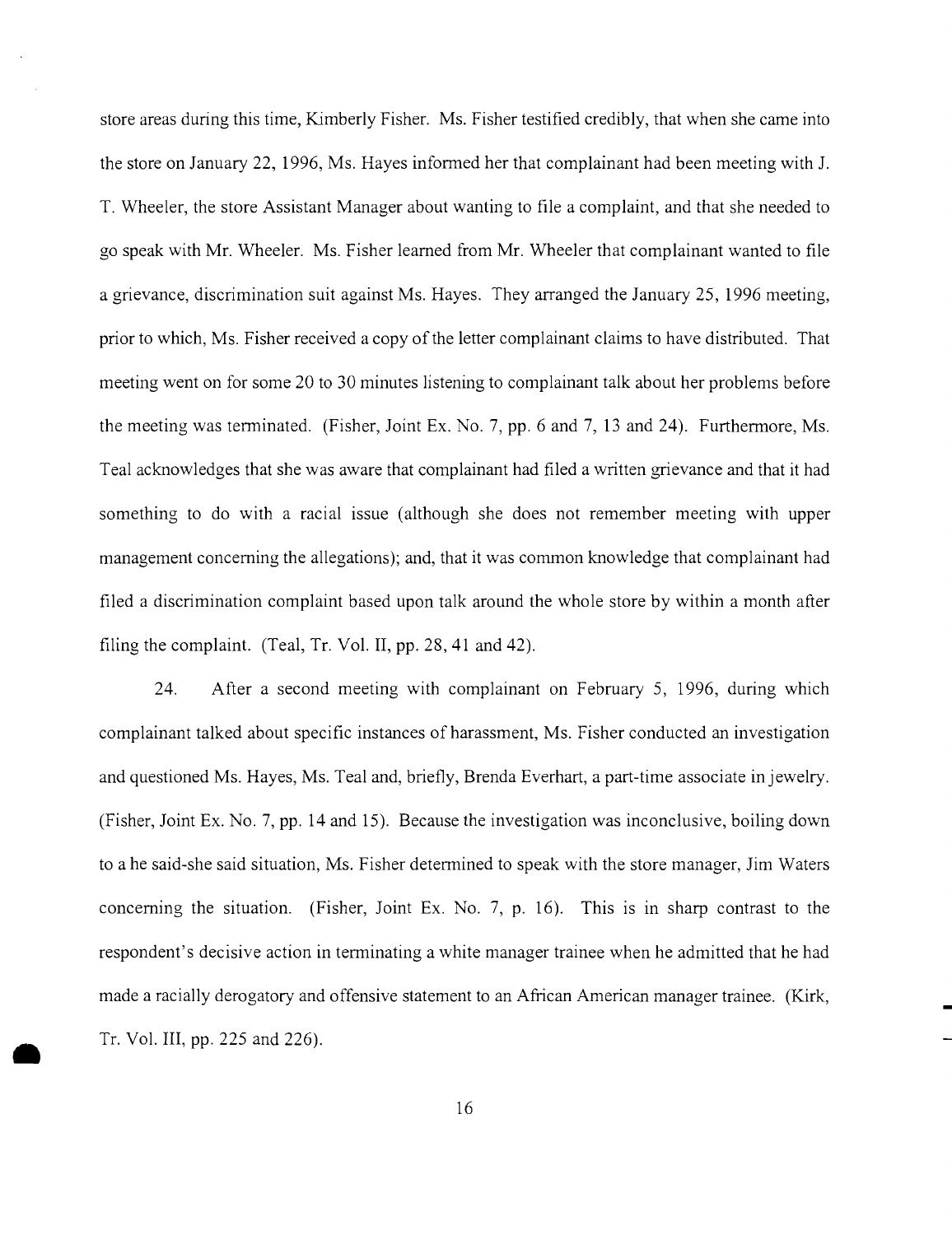25. Because complainant felt that she was being discriminated against because of her failure to get the full time position, and it was very difficult to receive that status in jewelry, Ms. Fisher believed that the best course of action would be to transfer complainant to the position of front end cashier, where her chances ofreceiving full-time hours were greatly increased. (Fisher, Joint Ex. No.7, pp. 31 and 32). Mr. Wheeler, also believing complainant's main complaint was fulltime status, informed her at the meeting on her complaints that perhaps he could move her to Division I to get her more hours. (Wheeler, Tr. Vol. II, pp. 90 and 91). Wal★Mart is made up of separate divisions. (Waters, Tr. Vol. II, p. 12). Jewelry is basically its own division and Ms. Fisher is responsible for everything that occurs in jewelry. (Waters, Tr. Vol. II, p. 12). The jewelry department is not directly supervised by the store manager. (Waters, Tr. Vol. II, pp. 12 and 13). Division 1 encompasses other areas of the store, including the front cashiers. (Waters, Tr. Vol. II, p. 12).

26. Shortly thereafter, all of the employees of the jewelry department received a pink slip for a register shortage from Cathy Robinson, who worked in the accounting office. (Cathy Robinson, Tr. Vol. II, pp. 55 and 56). Wal $\star$ Mart's cash register shortage/overage policy states that, if an employee had operated a register that subsequently was either short or over more than five dollars (\$5.00), the employee received a pink slip. (Puller, Tr. Vol. I, pp. 96 and 97; Robinson, Tr. Vol. II, p. 56). It is part of Ms. Robinson's job in the accounting department to issue pink slips. (Robinson, Tr. Vol. II, pp. 58 and 62).

27. Ms. Robinson had issued pink slips to all the employees in the jewelry department except for complainant for a register shortage, because Ms. Robinson had not seen complainant in order to issue her one. (Robinson, Tr. Vol. II, p. 57). On the day in question, Ms. Robinson was in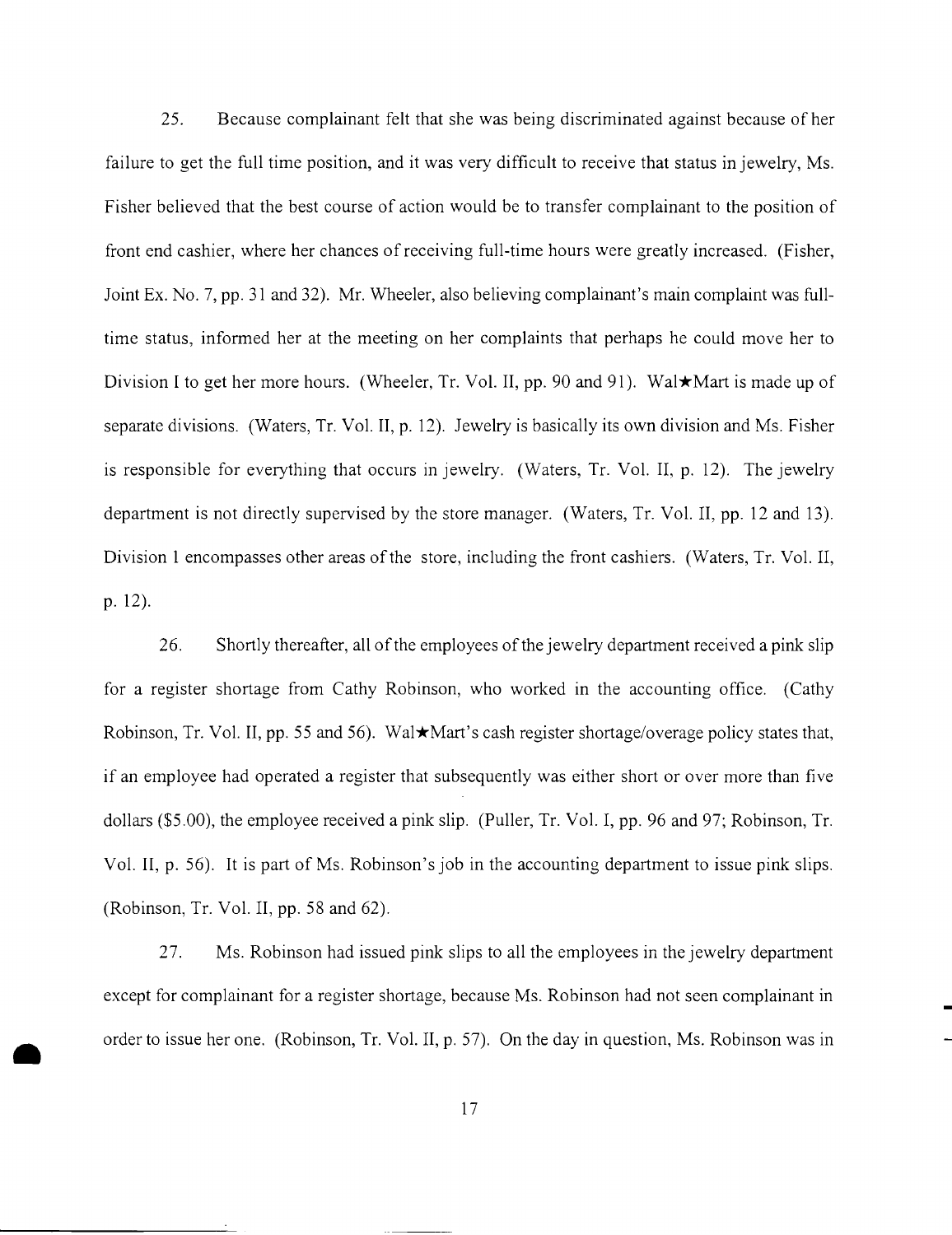the jewelry department, saw complainant, and inquired if complainant would be working that evening so that Ms. Robinson could issue her the pink slip. (Robinson, Tr. Vol. **II,** pp. 57 and 58). Complainant got upset and immediately left the department. (Robinson, Tr. Vol. II, p. 60). That was her last day in the jewelry department. (Teal, Tr. Vol. I, pp. 199 and 200; Hayes, Tr. Vol. **II,** p. 107).

Complainant sought out the store manager, Jim Waters, to complain about receiving 28. the pink slip. (Puller, Tr. Vol. **I,** p. 100). Mr. Waters allowed her to go home for the day because she was so upset. (Puller, Tr. Vol. I, p. 100).

29. It was at that point that Mr. Waters became aware that complainant was unhappy in the jewelry department. (Waters, Tr. Vol. **II,** p. 12). Prior to this incident, he had never received any complaints from complainant. (Waters, Tr. Vol. **II,** p. 24). Mr. Waters had no direct supervisory control over that department. (Waters, Tr. Vol. **II,** p. 12). It was his understanding that complainant was not getting along with the other associates in the department, she was not happy with the leadership in the department, and she was dissatisfied with the hours that she was receiving. (Waters, Tr. Vol. **II,** p. 14). Mr. Waters, based upon that information, decided to offer complainant a transfer to Division I where he could oversee her and respond to and address any problems she may have. (Waters, Tr. Vol. **II,** p. 15). This is a common way to handle persons that are not satisfied in the department in which they work. (Waters, Tr. Vol. **II,** p. 15). Furthermore, Mr. Waters acted within days to try to rectify complainant's situation. (Waters, Tr. Vol. **II,** pp. 27 and 28).

30. Mr. Waters is a people oriented person, "willing to bend over backwards to help people out." (Wheeler, Tr. Vol. **II,** p. 102). Therefore, when he learned of complainant's dissatisfaction with her position in the jewelry department, he wanted to transfer her to Division I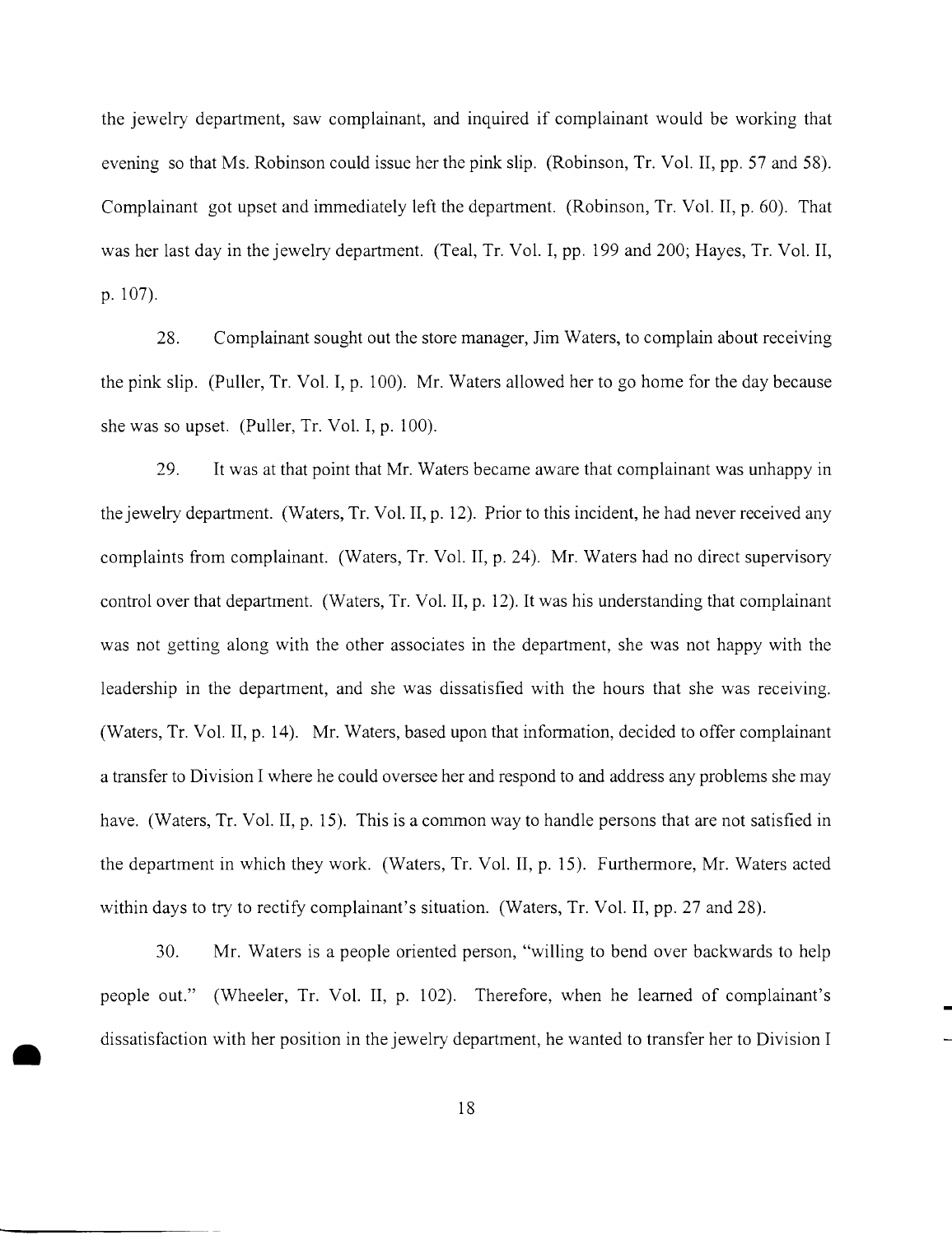where he would be able to address her dissatisfactions, work out the problems and create a "win-win situation for all parties involved." (Waters, Tr. Vol. II, p. 21). Mr. Waters believed that bringing complainant into his area of supervision would be best for everyone so that he could deal with any problems she may have because he truly just wanted to help her. (Waters, Tr. Vol. II, p. 21).

31. Mr. Waters never received a copy ofthe typed note and complainant never raised any complaint with Mr. Waters that she was being discriminated against on the basis of her age or race. (Waters, Tr. Vol. II, p. 15-16, and 18). In fact, Mr. Waters testified that he never perceived her complaints to be based upon either race or age. (Waters, Tr. Vol. II, p. 52).

32. Because these events occurred right after Christmas when the store is slow, there were not very many options as to where complainant could be placed in Division 1. (Waters, Tr. Vol. II. p. 21). Consequently, complainant was offered a position of cashier in order to bring her under the supervision ofMr. Waters so that he could address her problems and resolve them. (Waters, Tr. Vol. II, p. 22). Complainant was not required to accept the position. (Wheeler, Tr. Vol. II, p. 92; Waters, Tr. Vol. II, p. 22). To the contrary, according to Mr. Waters and Mr. Wheeler, it was Complainant's decision whether to accept the position, although the employee handbook states that the associate may be transferred at anytime by respondent. (Waters, Tr. Vol. II, p. 52; Wheeler, Tr. Vol. II, p. 105).

33. Complainant subsequently transferred to the position of part-time cashier in February 1996; it was not until May 1996 however, until she received a full-time position. (Puller, Tr. Vol. I, p. 134; Waters, Tr. Vol. II, p. 47; Joint Ex. No.1). Respondent contends that this fact is not significant in light of the fact, that within one day of complainant requesting a full-time position from Mr. Waters, he granted the request. (Waters, Tr. Vol. II, p. 53). Complainant's transfer was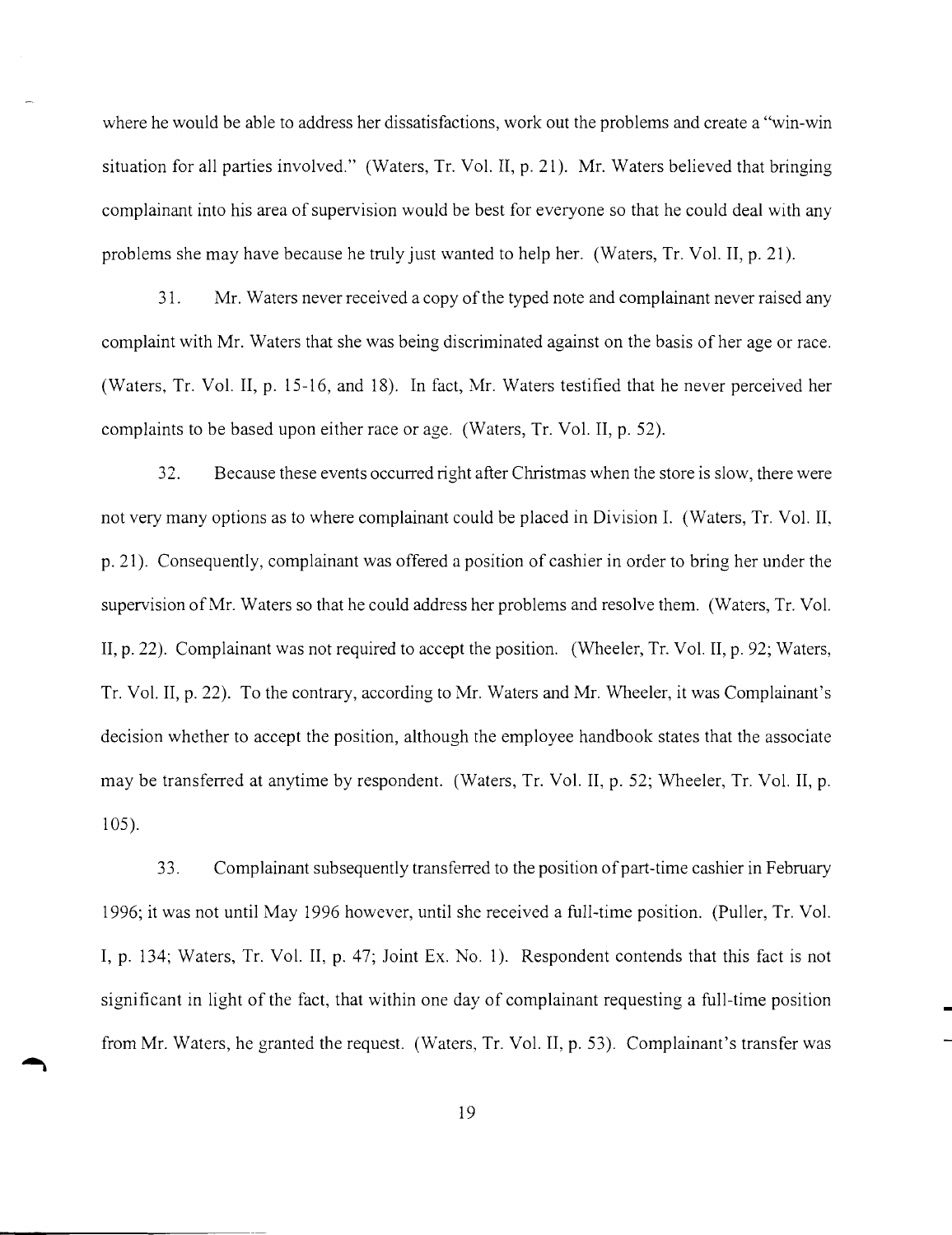not a demotion, as there are many job opportunities that extend from the cashier position. (Waters, Tr. Vol. II, p. 29). Indeed, many of the management positions have been promoted from a front end cashier. (Waters, Tr. Vol. II, p. 29). There was also a much greater opportunity to obtain a full-time position as a front end cashier than there was as a jewelry associate. (Waters, Tr. Vol. II, p. 30; Fisher, Joint Ex. No. 7, p. 17). Complainant did not receive a reduction of her wages when she transferred. (Puller, Tr. Vol. I, p. 103). Furthermore, she was granted special scheduling considerations. (Puller, Tr. Vol. I, p. 129). Complainant herself considered this a change in her employment condition as she had hired in to work in the jewelry department specifically and had not desired a cashiers position. (Puller, Tr. Vol. 1, pp. 42, 104 and 138).

34. When the Charles Town Wal\*Mart was preparing to open, complainant applied for a transfer to that store. (Puller, Tr. Vol. I, p. 59). She was interviewed for the transfer by Clint Miller. the store manager. (Puller, Tr. Vol. p. 59; Clint Miller, Tr. Vol. II, pp. 204 and 205). Although Mr. Miller contemplated offering her a position as a telephone operator in his store, he never offered her that position. (Puller, Tr. Vol. 59; Miller, Tr. Vol. II, p. 207). After her interview, but before she was offered a position, she called the Charles Town Wal $\star$ Mart to speak to Mr. Miller. (Puller, Tr. Vol. I, p. 62; Jim Severn, Tr. Vol. II, p. 195). Mr. Jim Severn, the co-manager of the Charles Town Wal\*Mart, answered the phone. (Severn, Tr. Vol. II, p. 195). Complainant requested to speak to Mr. Miller and, when informed that he was not present, she got very abrasive, rude and offensive to Mr. Severn, accusing Mr. Miller of ducking her calls, which Mr. Severn stated amounted to, in essence, calling him a liar. (Severn, Tr. Vol. II, pp. 196 and 198). Even after being informed that she was speaking to the co-manager of the store, her manner and tone were abrasive and rude according to Mr. Severn. (Severn, Tr. Vol. II, p. 202).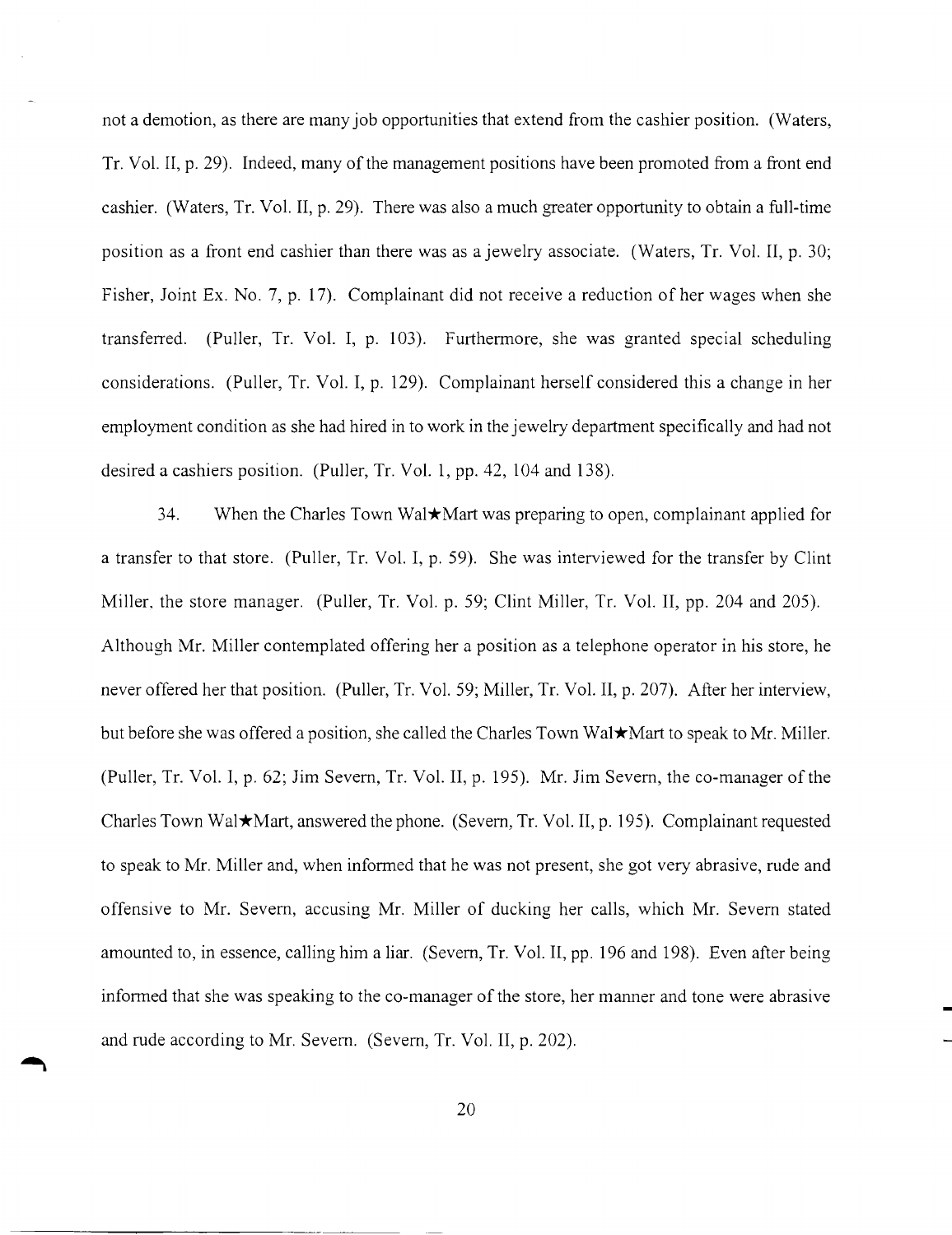35. When Mr. Miller returned the next day, Mr. Severn informed him of his telephone conversation with the complainant and complainant's totally unprovoked and unprofessional attitude on the phone. (Severn, Ir. Vol. I, p. 199; Miller, Ir. Vol. II, p. 208). In Mr. Severn's opinion, she failed to display the sort of demeanor required of a phone operator. (Miller, Tr. Vol. II, p. 208). Based upon that phone conversation between Mr. Severn and complainant, Mr. Miller determined not to hire complainant for the position of telephone operator. (Miller, Tr. Vol. II, pp. 209 and 220).

At the time he made the decision, Mr. Miller claims he was not aware of any problems that complainant was experiencing at the Martinsburg Wal\*Mart and his decision was not based on either her age or race. (Miller, Tr. Vol. II, p. 209). Mr. Miller indicated that Wal $\star$ Mart receives four to six hundred phone calls per day in one store, and it was his desire that the first contact a customer had with his store be the best. (Miller, Ir. Vol. II, p. 211). In testifying regarding his decision not to hire complainant, Mr. Miller stated, "Well, he's the one that notified me about the telephone call, and that's what  $I - y$ ou know, I just said I don't really need that answering the telephone, so that was--- He informed me and I made the decision." (Miller, Ir. Vol. II, p. 220). Mr. Miller hired only six transfers from Martinsburg, none of which were African American, as only complainant was African American on the transfer list. (Miller, Ir. Vol. II, p. 219).

36. Complainant went on a medical leave of absence on October 2, 1997. (Puller, Ir. Vol. I, p. 124; Joint Ex. No. 1). She has never returned to work at Wal $\star$ Mart, but she is still technically on a medical leave of absence. (Foster, Joint Ex. No.3, p. 32).

37. Complainant subsequently filed for social security disability benefits. (Puller, Ir. Vol. I, p. 74). On March 10, 1999, Complainant was awarded social security benefits, the Social Security Administration finding her to be totally disabled as of July 1, 1997. (Puller, Tr. Vol. I, pp.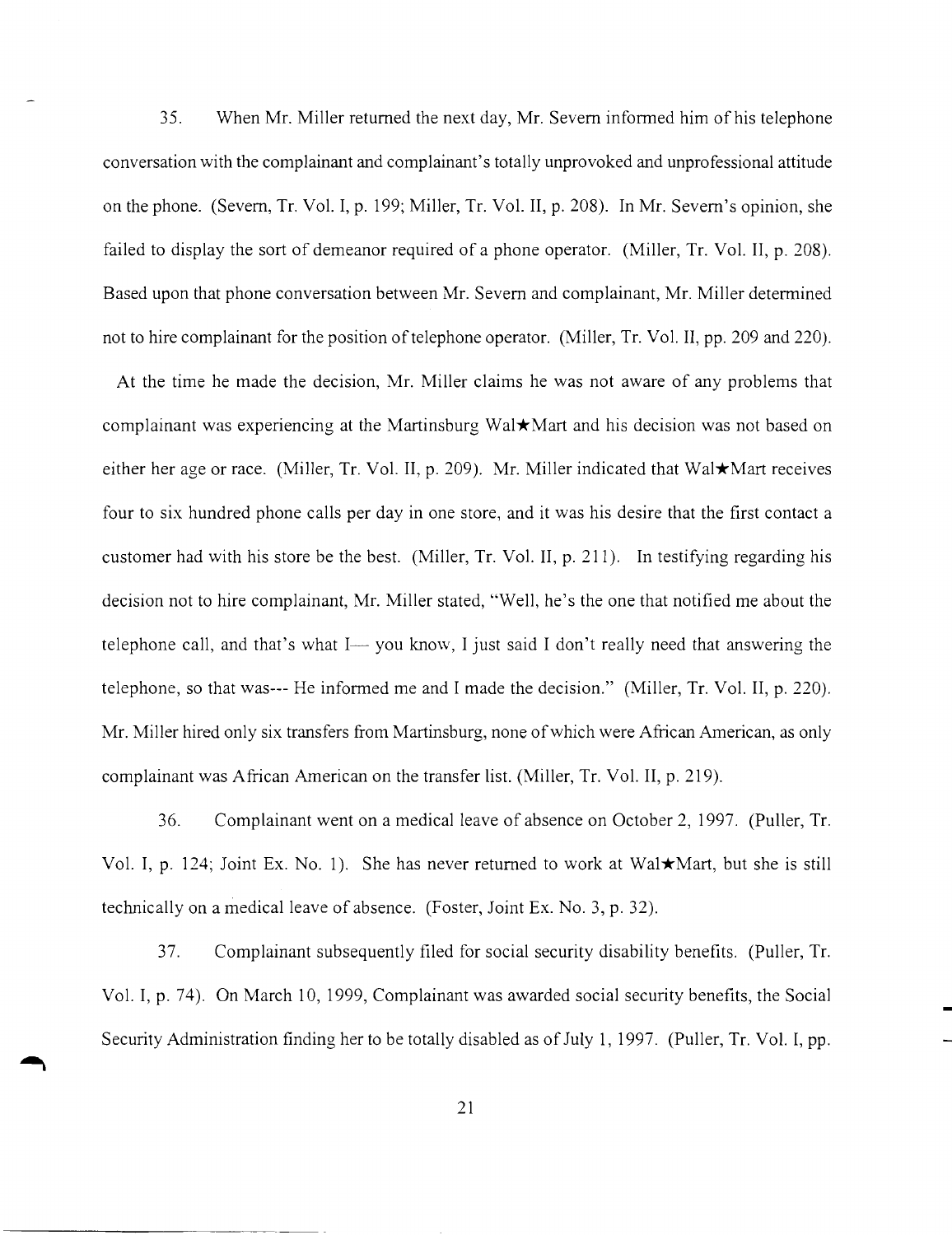75, 79; Complainant Exhibit No.4; Joint Ex. No.1). Complainant is currently disabled and receiving social security disability benefits. (Puller, Tr. Vol. I, p. 79).

38. Complainant has had a long history ofmental health problems, stretching from 1980 to present. Complainant asserts that as a consequence of the discriminatory treatment by respondent, she was rendered incapable of working by her mental health problems, for which she seeks consequential damages. The undersigned let in all the medical records of complainant, but did not permit any expert testimony regarding the allegation that the alleged discriminatory treatment was the proximate cause of her total disability. (Joint Ex. No.2). This testimony and evidence was excluded by the undersigned due to his belief that he did not have the authority to award consequential damages in the nature of lost earning potential and investment income under this theory of recovery. (Hearing Officer, Tr. Vol. 1, p. 210).

## B.

#### **DISCUSSION**

In order to make out a prima facie case of employment discrimination the complainant must offer proof of the following:

(1) That the plaintiff is a member of a protected class;

(2) That the employer made an adverse decision concerning the plaintiff; and,

(3) But for the plaintiffs protected status, the adverse decision would not have been made.

Conaway v. Eastern Associated Coal Corp., 358 S.E.2d 423 (W. Va. 1986).

West Virginia Code  $\S$  5-11-9(7)(C) declares it unlawful for any employer to engage in any form of reprisal or to otherwise discriminate against any person because he or she has opposed any practices or acts which are forbidden under the West Virginia Human Rights Act or because he or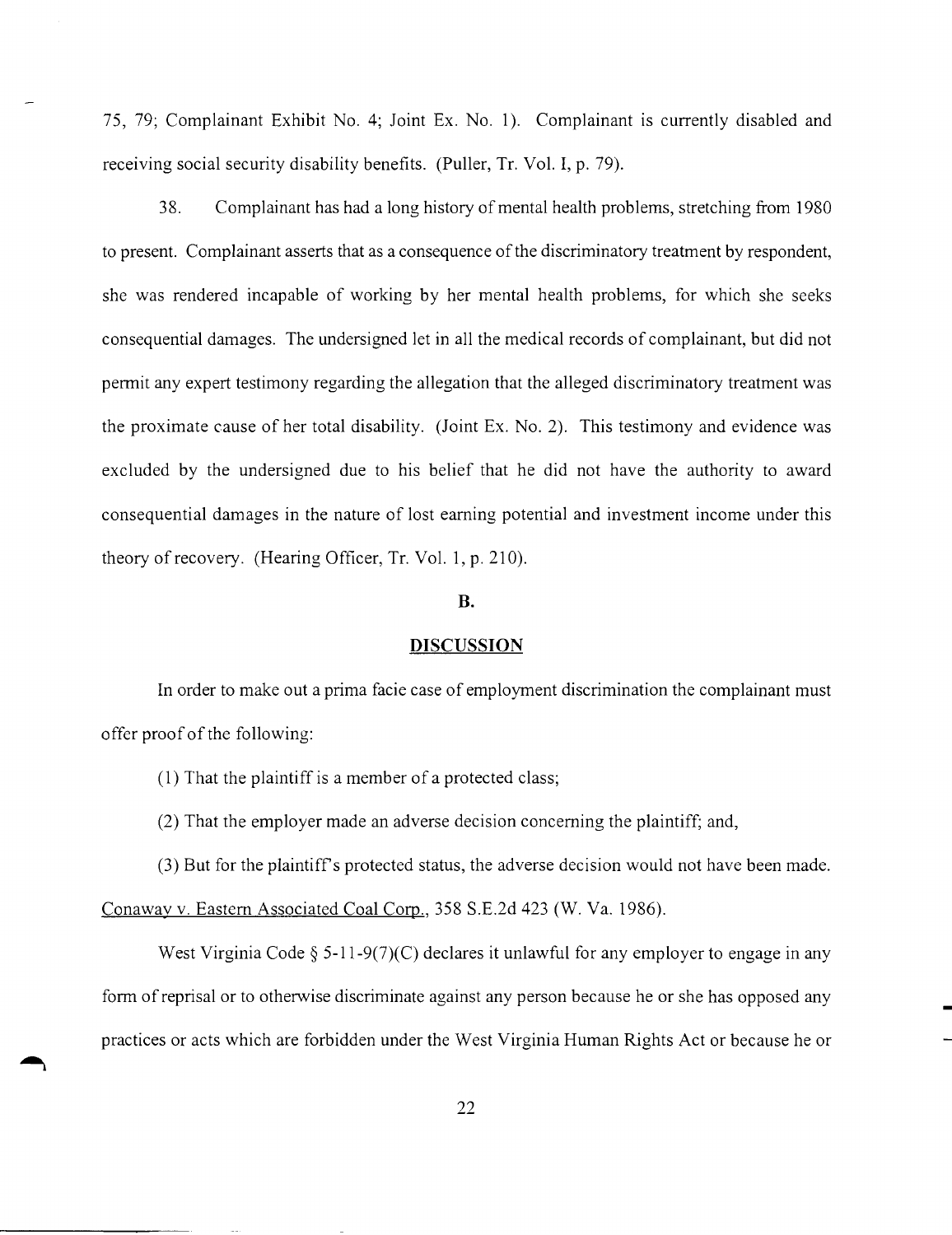she filed a complaint, testified or assisted in any proceeding under said act. West Virginia Code § 5-11-9(1) declares it unlawful for any employer to discriminate against an individual with respect to...conditions or privileges of employment. Thus the West Virginia Supreme Court has recognized a cause of action for the creation of a hostile work environment through discriminatory harassment by supervisory employees of an employer in Westmoreland Coal v. Human rights Commission, 382 S.E.2d 562, at 565 footnote 3 (W.Va. 1989); stating that the appropriate standard is whether such behavior effects the terms and conditions of employment, thus the harassment must be sufficiently "severe or pervasive". Meritor Savings Bank v. Vinson, 477 U.S. 57, at 66-67, 106 S.Ct. 2399, 91 L.Ed.2d 49 (1986).

The complainant may make out a prima facie case of discrimination by the three step inferential proof formula first articulated in McDonnell Douglas Corp. v. Green, 411 U.S. 792, 93 S.Ct. 1817, 36 L.Ed.2d 668 (1973), and adopted by the West Virginia Supreme Court in Shepardstown Volunteer Fire Dept. v. West Virginia Human Rights Commission, 172 W.Va. 627, 309 S.E.2d 342 (1983). The complainant must first establish a prima facie case of discrimination. Once the complainant establishes a prima facie case of discrimination the burden shifts to the respondent to offer evidence that the adverse decision was for a non discriminatory reason, which must be clear and reasonably specific. Texas Department of Community Affairs v. Burdine, 450 U.S. 248,101 S.Ct. 1089,67 L.Ed.2d 207 (1981).

Finally, the complainant may show that the proffered reason was not the true reason for the decision but rather pretext for discrimination. The term "pretext" has been held to mean an ostensible reason or motive assigned as a color or cover for the real motive; false appearance, or pretense. West Virginia Institute of Technology v. West Virginia Human Rights Commission, 181 W.Va. 525, 383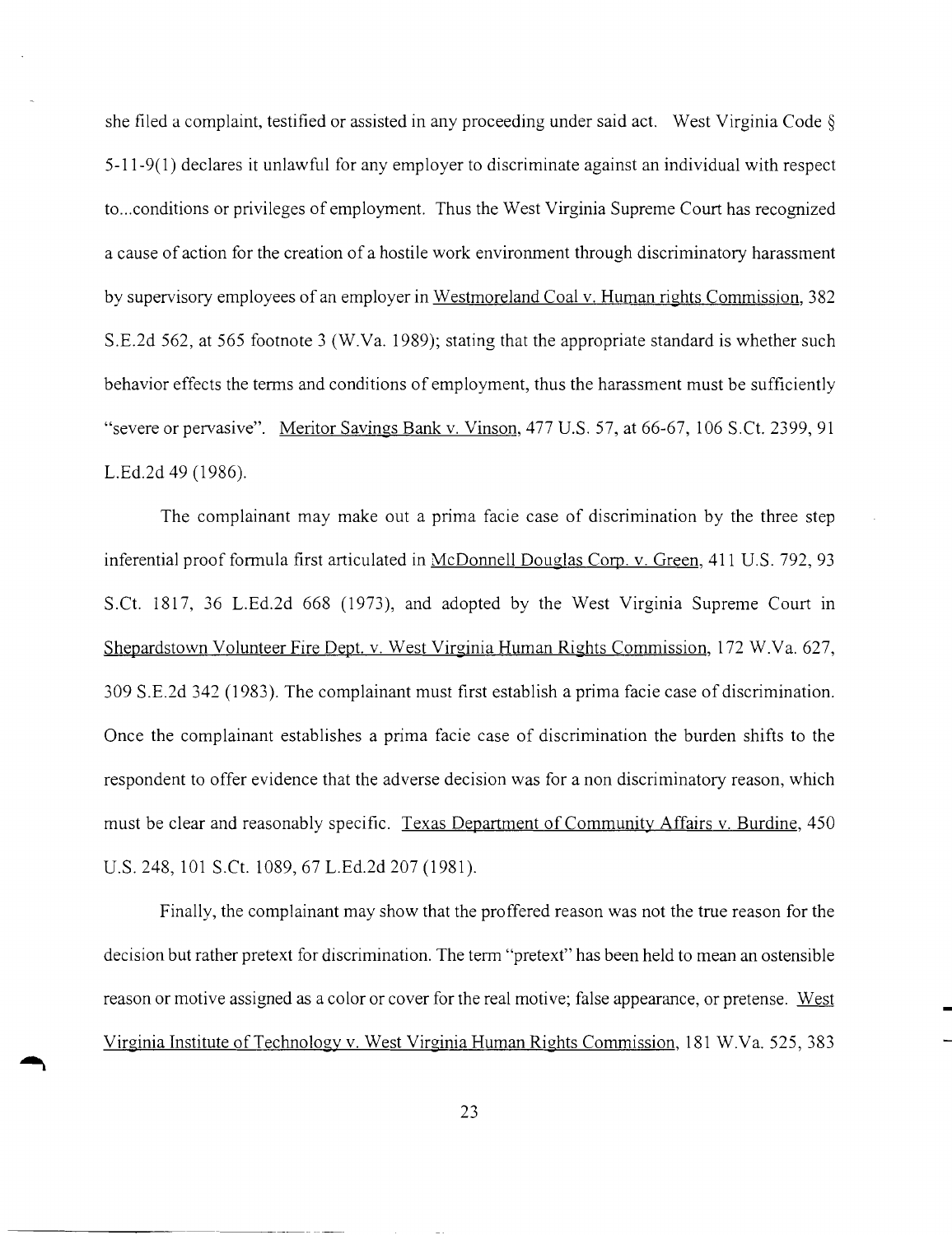S.E.2d 490 (1989). A proffered reason is pretext if it is not the true reason for the decision. Conaway, supra. Pretext may be shown through direct or circumstantial evidence of falsity or discrimination. Where pretext is shown, discrimination may be inferred. Barefoot v. Sundale Nursing Home, 193 W.Va. 475, 3457 S.E.2d 152, at 160 and 164 n. 19 (1995). Although discrimination need not be found as a matter of law. St. Mary's Honor Society v. Hicks, 509 U.S. 502, 113 S.Ct. 2742, 125 L.Ed.2d 407 (1993).

There is also the "mixed motive" analysis under which a complainant may proceed to show pretext, as established by the United States Supreme Court in Price Waterhouse v. Hopkins, 490 U.S. 228,109 S.Ct. 1775, 104 L.Ed. 2d 268 (1989); and, recognized by the West Virginia Supreme Court in West Virginia Institute of Technology, supra. "Mixed motive" analysis applies where the respondent articulates a legitimate non discriminatory reason for its decision which is not pretextual, but where discriminatory motive plays a part in the adverse decision. Under the "mixed motive" analysis, the complainant needs only show that unlawful discriminatory motive played some role in the decision, and the employer can avoid liability only by proving that it would have made the same decision even if it had not considered the complainant's protected status. Barefoot, supra, 457 S.E.2d at 162, n.16; 457 S.E.2d at 164, n. 18.

The complainant has made a prima facie case for racial discrimination in that she was a member of a protected class, that being the African American race; she was denied a promotion to full time employment in the Jewelry department; and, that position was given to a new hire with less seniority who was a member of the white race. The respondent has articulated a non discriminatory reason for the promotion of the white employee to full time status, that being that she was more qualified to handle the responsibilities of full time employment which would have required her to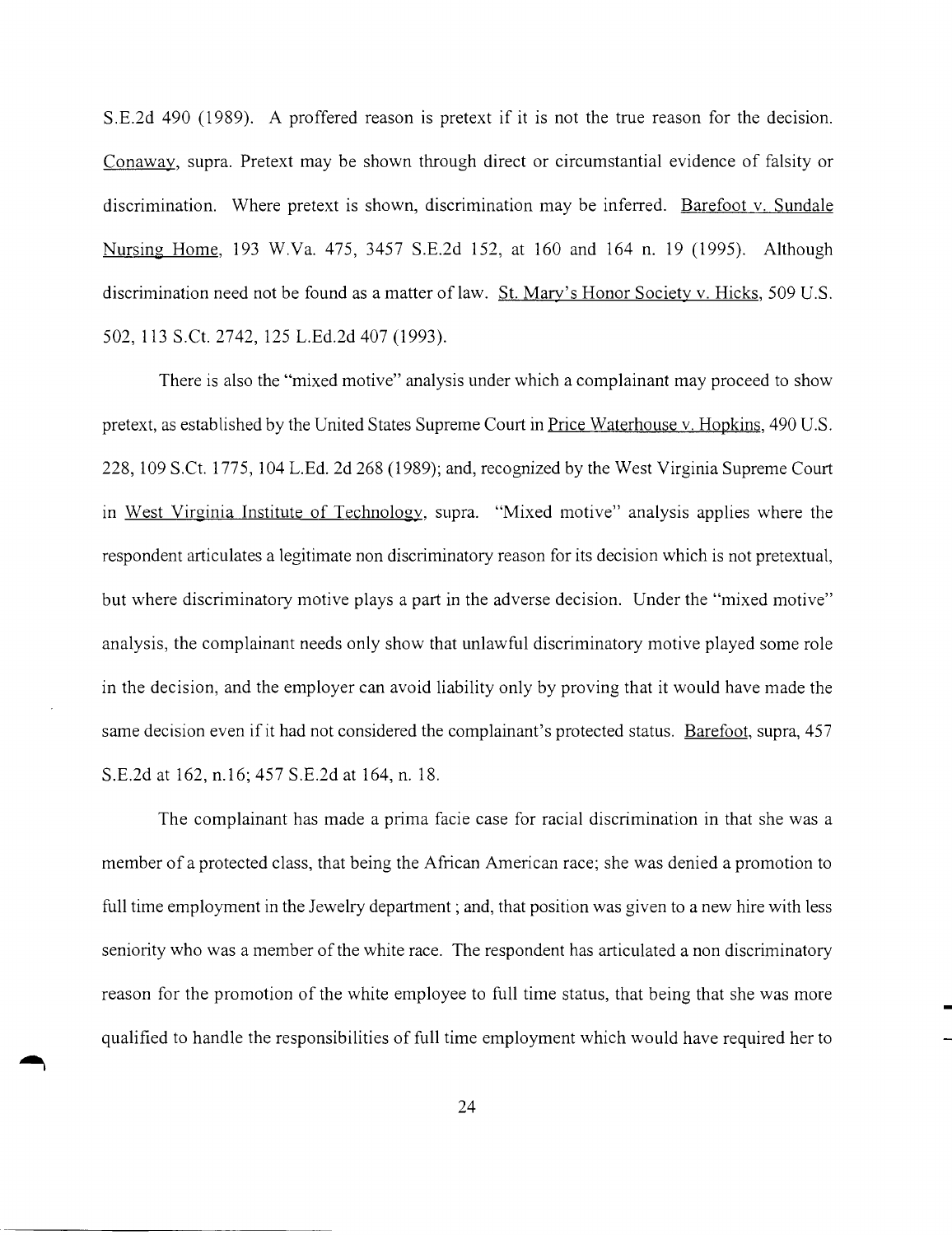work alone on certain shifts. Complainant has advanced several incidents and facts which tend to demonstrate that racial discrimination played some part in the employment decisions being made by respondent.

These include the fact that the person promoted to the full time slot in Jewelry was hired just two weeks prior to that promotion on a part time basis in Jewelry. This was after the complainant had made her desire for a full time position known to Ms. Teal, and Ms. Teal had attempted to hire from outside only to have that hire rescinded from higher up. Although Ms. Teal had hired an African American to work full time prior to complainant being hired, that individual was fired after a relatively short period of time, after being complained about by the other white co employees in the Jewelry department, not on the basis of Ms. Teal's own observations. At the time the person hired full time was initially hired in Jewelry part time, complainant was shown the schedule with Ms. Everhart's name and told by Ms. Teal, "see, we don't need you." Subsequent to Ms. Hayne's return to Jewelry, the treatment of complainant became bad. Examples cited by complainant included an incident when her glasses were placed on the floor, and neither Ms. Haynes nor Ms. Teal told her where they were after complainant inquired as to there whereabouts. On another occasion, she was never given the message that her family had been involved in a car accident and were at the emergency room, when that message had been left with Ms. Teal while complainant was off on lunch break. Further incidents, included the frequent use of the performance based evaluation of African American employees as being too slow in the performance of their duties; while being given smaller raises than those being given to white employees. After Ms. Everhart had received the promotion to full time in Jewelry, respondent hired another part time employee in Jewelry during the Christmas rush, who was given more hours on the schedule than complainant, that employee was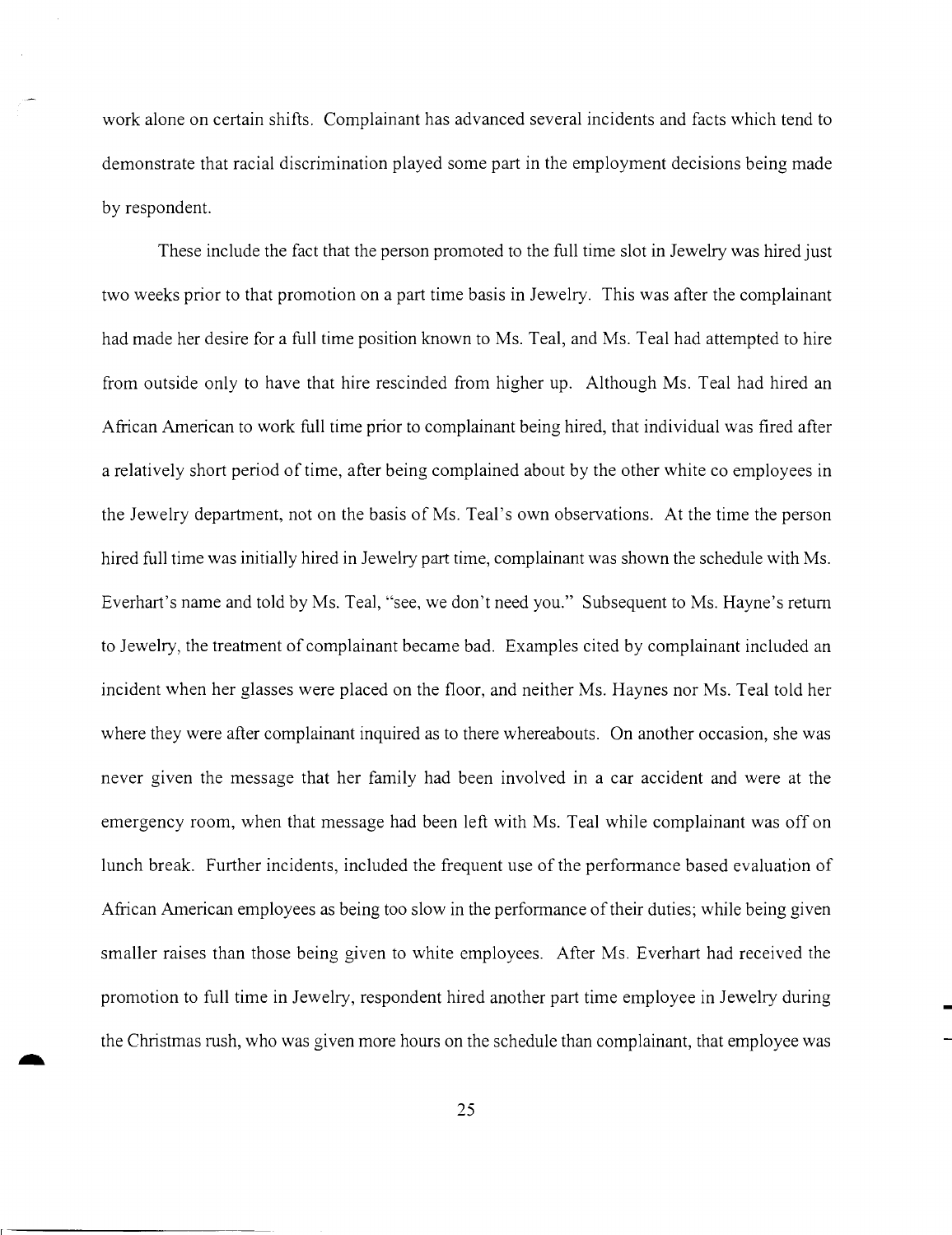white. These things give rise to the inference that race was playing some part in what decisions were being made in regards to complainant's employment.

Although complainant was unable to offer such numerous examples to indicate that a racially hostile work place was created in the Jewelry Department, the undersigned concludes that such treatment was both severe and pervasive. This is based upon the incident with the glasses which indicates a malevolent intent on the part of Ms. Teal and Ms. Haynes in their treatment of complainant and the credible testimony of complainant indicates that this was done primarily to humiliate her. The failure to inform her of the fact that her family had been involved in a car accident and were at the emergency room is as callous and uncalled for as anything the undersigned has ever heard, clearly rising to the level of severe treatment of complainant. These specific examples do not indicate the nature of the everyday attitude exuded which complainant indicated was "bad". This can be conveyed by looks and tone of voice, as well as demeanor, which is not susceptible to being conveyed to the trier of fact in any specific examples. Nevertheless, the undersigned is convinced by the credible testimony of complainant that this treatment was pervasive in the Jewelry department and that it was motivated in part by the race of complainant.

The respondent has put forth substantial evidence that it would have made the same decision to promote someone else to the full time position in Jewelry to the satisfaction of the undersigned. The complainant had clearly not developed the skills on the Telxon that Ms. Teal felt were necessary to take a full time slot. This inability was not complainant's fault, but rather was a product of the desire of Ms. Teal to schedule the complainant to help cope with the volume of traffic in Jewelry during the Christmas season, and Ms. Teal's unwillingness to allow complainant the time to take CBL training during her work hours, which she should have done according to store policy. Other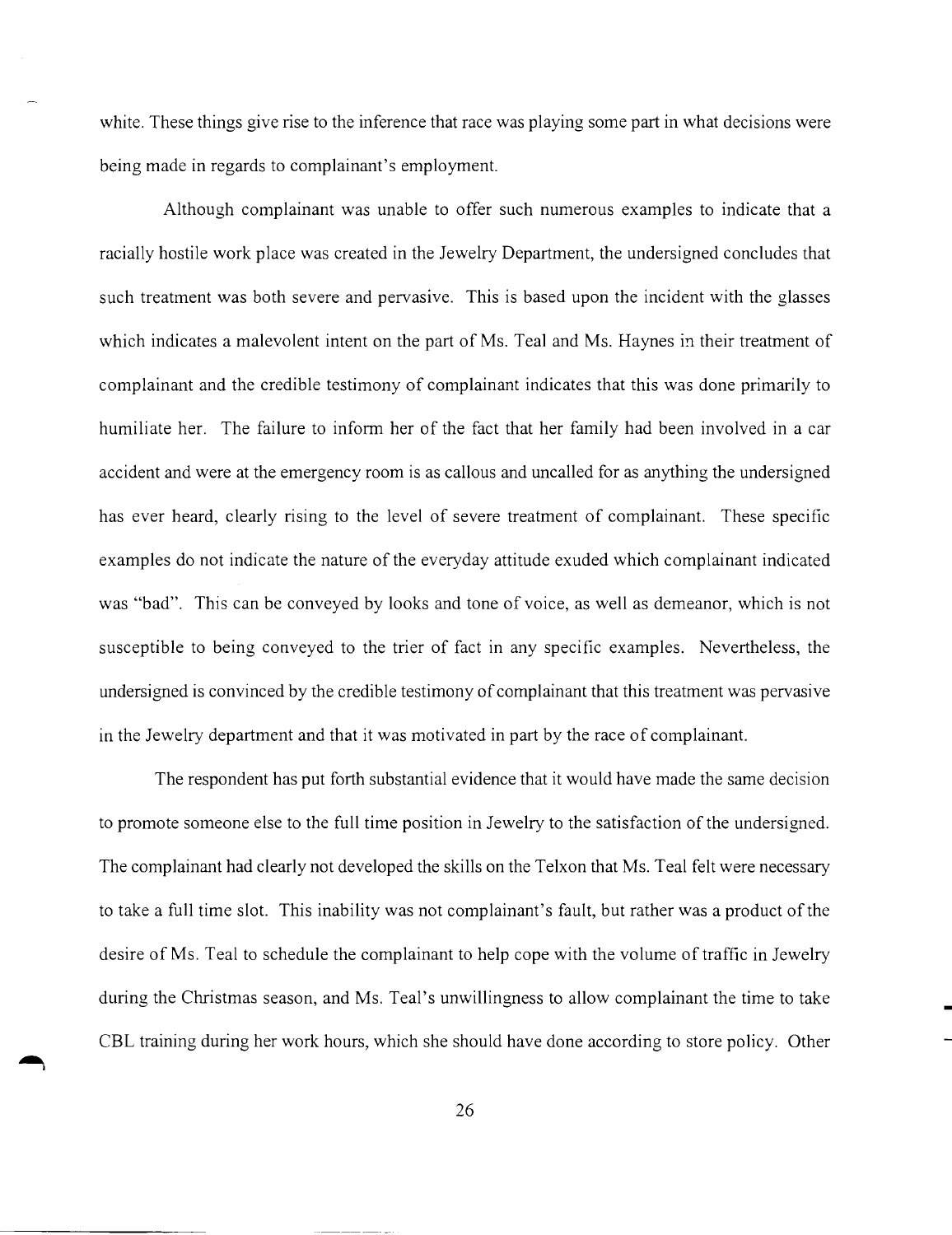credible testimony also suggests that complainant may not have been as familiar with the refunding procedures and other duties such as changing watch bands, etc. These factors taken together, make it more likely than not that Ms. Everhart would have been promoted to full time employment rather than complainant despite any race based discrimination which may have entered into the decision.

The complainant also alleges retaliation for claiming race base discrimination through the open door policy with respondent. The undersigned concludes that such retaliation did in fact occur. Regardless of the sequence of events during which complainant made known her complaints about treatment in Jewelry in January of 1996, at some point in time it must have been apparent to those in management that complainant's complaints had something to do with the fact that she was African American. The undersigned does not believe that the letter briefly handed out in advance of the meeting on January 25, 1996 did not contain any reference to race based discrimination. That this was the basis of the complaints made is further confirmed by the testimony of Ms. Fisher, which indicates that Mr. Wheeler informed her about complainant's wanting to file a grievance, discrimination against Ms. Haynes, when she arrived at the store on January 22, 1996. The response of the store manager Mr. Waters was to move complainant to the front of the store where she could work under his supervision and would have a greater opportunity to be promoted to full time. This occurred after Ms. Fisher turned up no confirmation ofthe complainant's allegation because they basically boiled down to a he said she said standoff situation. This may be contrasted to the respondent's firm action where a management trainee was summarily terminated after admitting to making a racially offensive statement involving the use ofthe "n" word. Nevertheless, even after being transferred to the Front with the ostensible purpose of getting full time status, complainant was not given full time status until May after being transferred in early February. She was not given her

 $\left| \right|$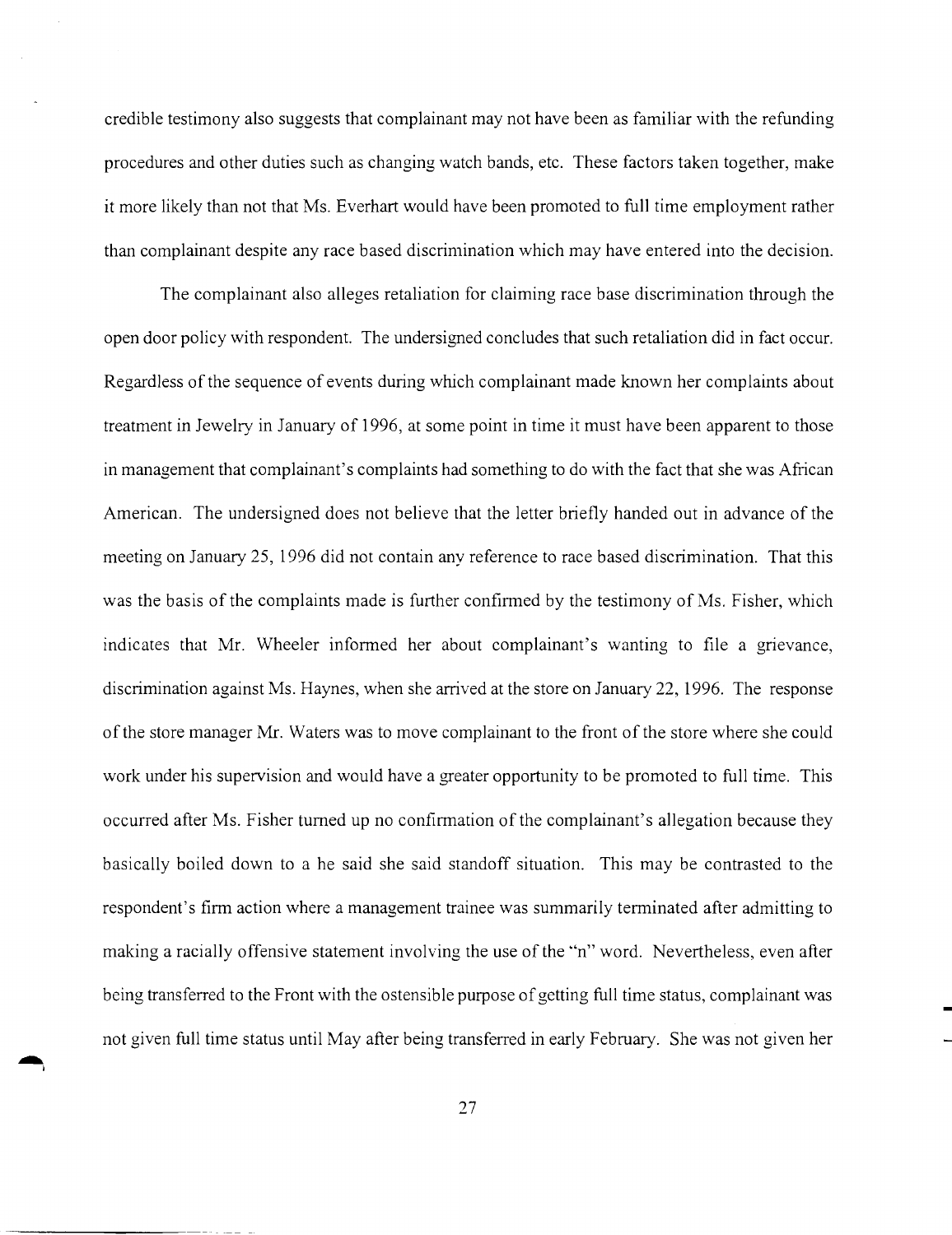evaluation as was everyone else, but had to wait for a manager to sit in with her supervisor when she gave the evaluation, further she was not given the full time slot until after she had to go through another interview, even though new hires were being hired in as full time prior to her promotion. The undersigned is unable to come up with any exact number to reflect the damages she would have sustained in lost back pay as a result of the difference between her full time hours and her part time hours and concludes that to the best of his estimation such difference would have resulted in a difference of at least \$1,000.00. The undersigned does not believe that remand to the undersigned for further evidence as to this amount would result in any better evidence upon which to make this estimate.

The undersigned finds that complainant is entitled to an award ofincidental damages in the amount of \$3,277.45, for humiliation, embarrassment and emotional and mental distress and loss of personal dignity. Pearlman Real Estate Agency v. West Virginia Human Rights Commission, 161 W. Va. 1, 239 S.E.2d 145 (1977). A cap on incidental awards for a non jury trial is set at \$3,277.45 in cases before the Human Rights Commission as adjusted to conform to the consumer price index pursuant to the West Virginia Supreme Court's decision in Bishop Coal Company v. Salyers, 181 W. Va. 71, 380 S.E.2d 238 (1989).

Prior to trial the undersigned concluded as a matter of law that he was without authority to grant damages resulting as a consequence of the unlawful discrimination by respondent against complainant, which may have proximately caused her total disability by aggravating her psychiatric problems. The undersigned did not permit the complainant to introduce evidence to establish proximate causation of the total disability or the consequential damages attributable thereto because the undersigned could not find precedent for such an award sounding in tort as intentional infliction

\_\_\_\_\_\_\_\_\_\_•• \_. ~.\_\_ .\_o \_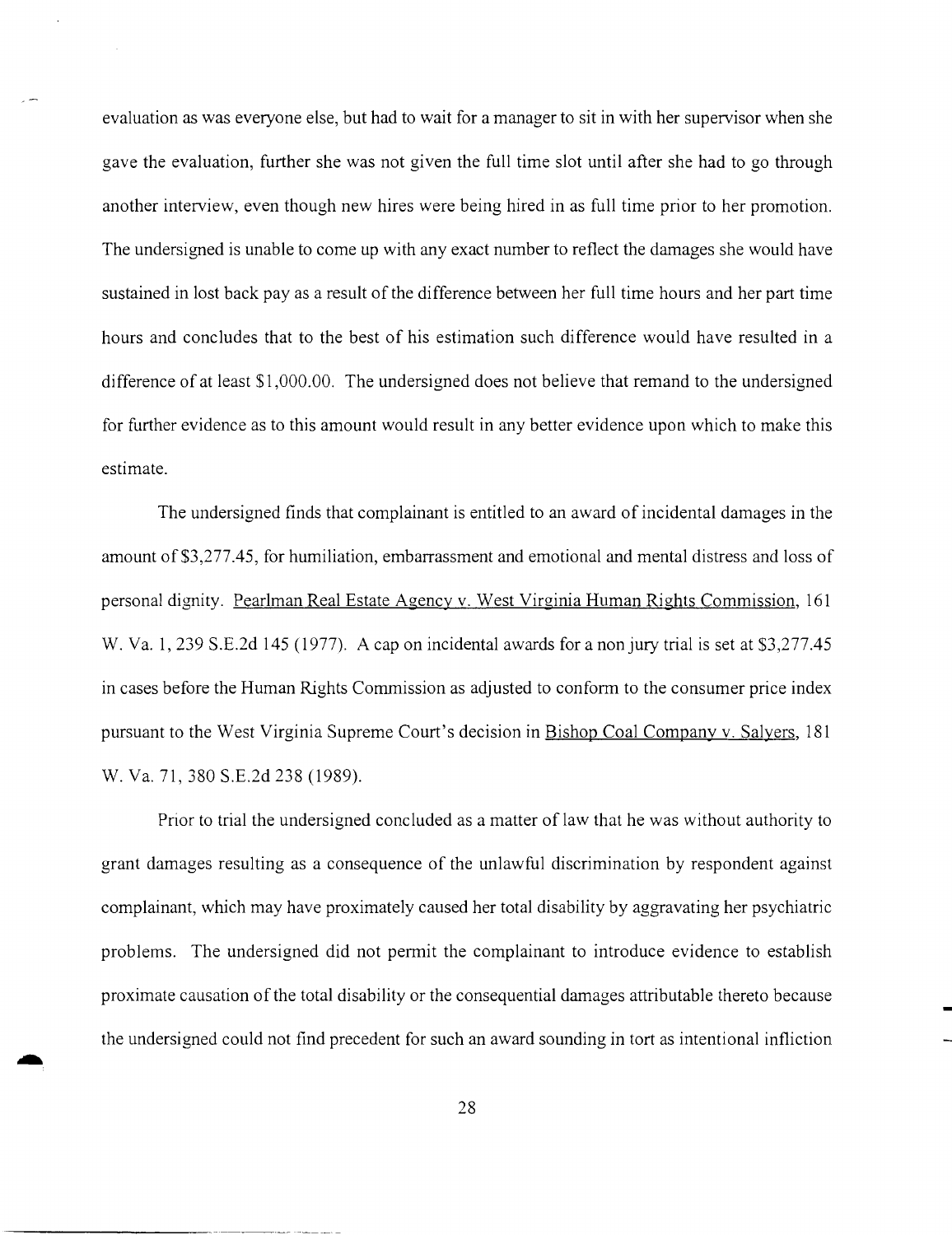of emotional harm, under the West Virginia Human Rights Act in a case tried before an Administrative Law Judge. Were such an award within the Commission's jurisdiction to award, it is unclear whether such damages would be subject to the cap on incidental damages under Bishop Coal, supra, for non jury awards.

## C.

#### **CONCLUSIONS OF LAW**

I. The complainant, Sharon L. Puller, is an individual aggrieved by an unlawful discriminatory practice, and is a proper complainant under the West Virginia Human Rights Act, W. Va. Code § 5-11-10.

2. The respondent, Wal $\star$ Mart Stores, Inc., is an employer as defined by W. Va. Code § 5-11-1 et seq., and is subject to the provisions of the West Virginia Human Rights Act.

3. The complaint in this matter was properly and timely filed in accordance with W. Va. Code § 5-11-10.

4. The Human Rights Commission has proper jurisdiction over the parties and the subject matter of this action pursuant to W. Va. Code  $\S$  5-11-9 et seq.

5. The complainant has established a prima facie case of race discrimination and retaliation.

6. The respondent has articulated a legitimate non discriminatory reason for its actions toward the complainant, that it did not discriminate against complainant because of her race or age, and did not discriminate against complainant for having filed a Human Rights complaint or for complaining about discriminatory practices under the respondent's open door policy. Complainant has demonstrated by the preponderance of the evidence that such reasons were pretextual for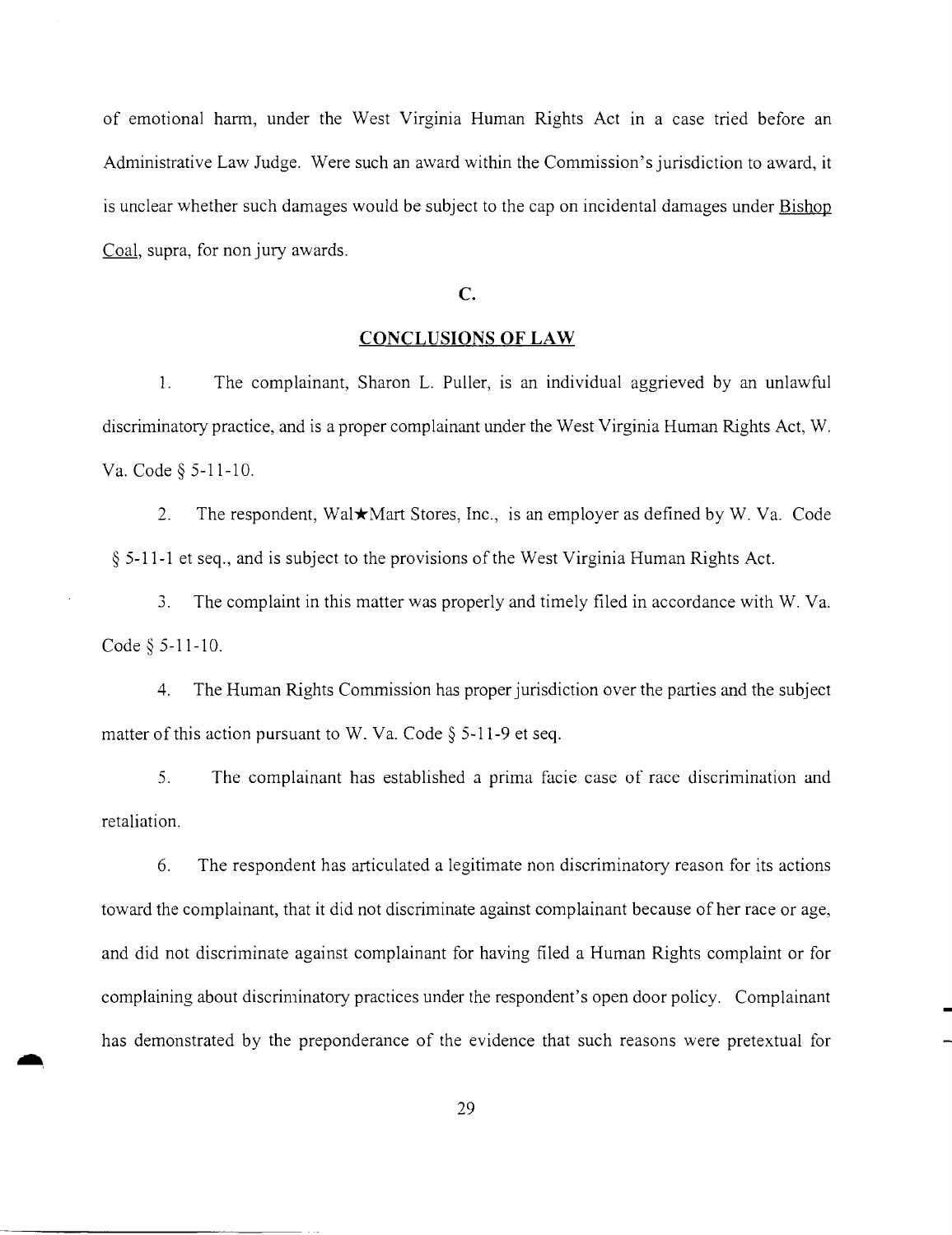discrimination in regards to complainant's application for a full time position in respondent's jewelry department, although respondent has demonstrated by a preponderance of the evidence that complainant would not have been hired for that position in any event. Complainant has demonstrated by a preponderance of the evidence that she was subjected to a hostile work environment in the respondent's jewelry department because of her race; and, that she was retaliated against because of her complaints in being moved from jewelry to the front check out position (without being given full time status until almost four months later, while other associates were being hired in full time).

7. As a result of the unlawful discriminatory action of the respondent, the complainant is entitled to an undeterminable amount of back pay for the delay in being given full time status; for which the undersigned assigns back pay in the amount of \$1,000.00, as that amount is not determinable but would certainly have exceeded that amount for a period offour months as full time and part time status would result in losing at least ten hours per week.

8. As a result of the unlawful discriminatory action of the respondent, the complainant is entitled to an award of incidental damages in the amount of \$3,277.45 for the humiliation, embarrassment and emotional and mental distress and loss of personal dignity.

9. As a result of the unlawful discriminatory action of the respondent, the complainant is entitled to an award of reasonable attorney's fees and costs in the aggregate amount \$7,987.50 for 106.5 hours of representation at a rate of \$75.00 per hour. The objection of the respondent that counsel for complainant has failed to serve the fee petition within the time frame required and the failure to provide a certificate of service is noted, however, the undersigned cannot find any indication that the respondent has been prej udiced in any fashion by reason of the facts cited as the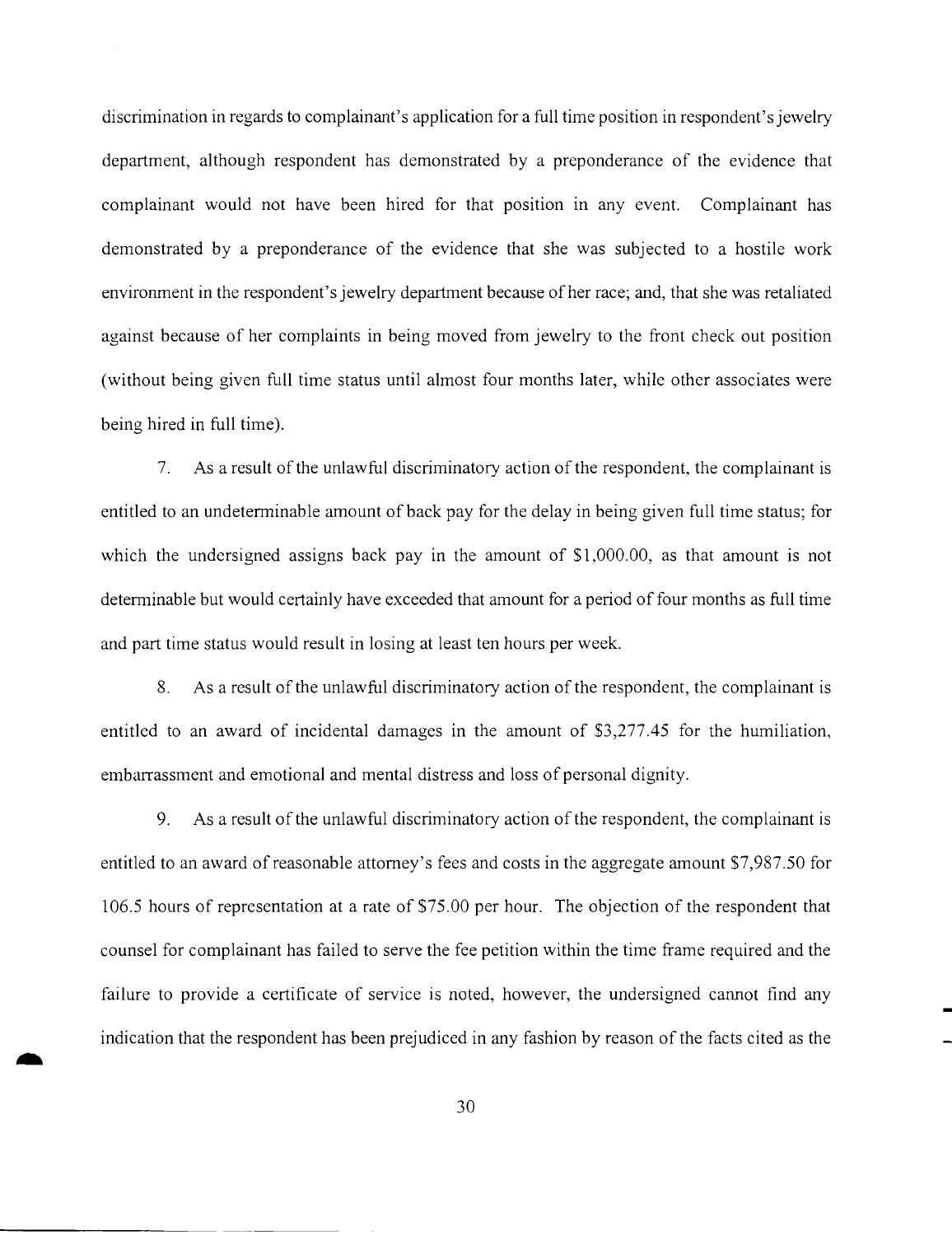basis for objection to the fee request.

#### **D.**

## **RELIEF AND ORDER**

Pursuant to the above findings of fact and conclusions of law, it is hereby **ORDERED** as follows:

1. The respondent shall cease and desist from engaging in unlawful discriminatory practices.

2. Within 31 days of the receipt of this decision, the respondent shall pay back pay to complainant in the amount of \$1 ,000.00, plus statutory interest.

3. Within 31 days of the receipt of this decision, the respondent shall pay the complainant incidental damages in the amount of \$3,277.45 for humiliation, embarrassment, emotional distress and loss of personal dignity suffered as a result of respondent's unlawful discrimination.

4. Within 31 days ofreceipt ofthe undersigned's order granting reasonable attorneys the respondent shall pay attorney's fees and costs in an aggregate amount \$7,987.50.

5. The respondent shall prepare a report detailing the hires of the respondent in the district covered for respondent's jewelry and shoe departments, showing the new hires for each store in each department from 1995, till the present, and in each year thereafter, broken down by race of applicants, and showing the length of time before those hired as part time attain full time status; as well as the promotions in management within that district for jewelry and shoe divisions by race of successful applicant.

6. The respondent shall further, prepare a report for each store in West Virginia showing the new hires and promotions within those stores, and showing the length of time before those hired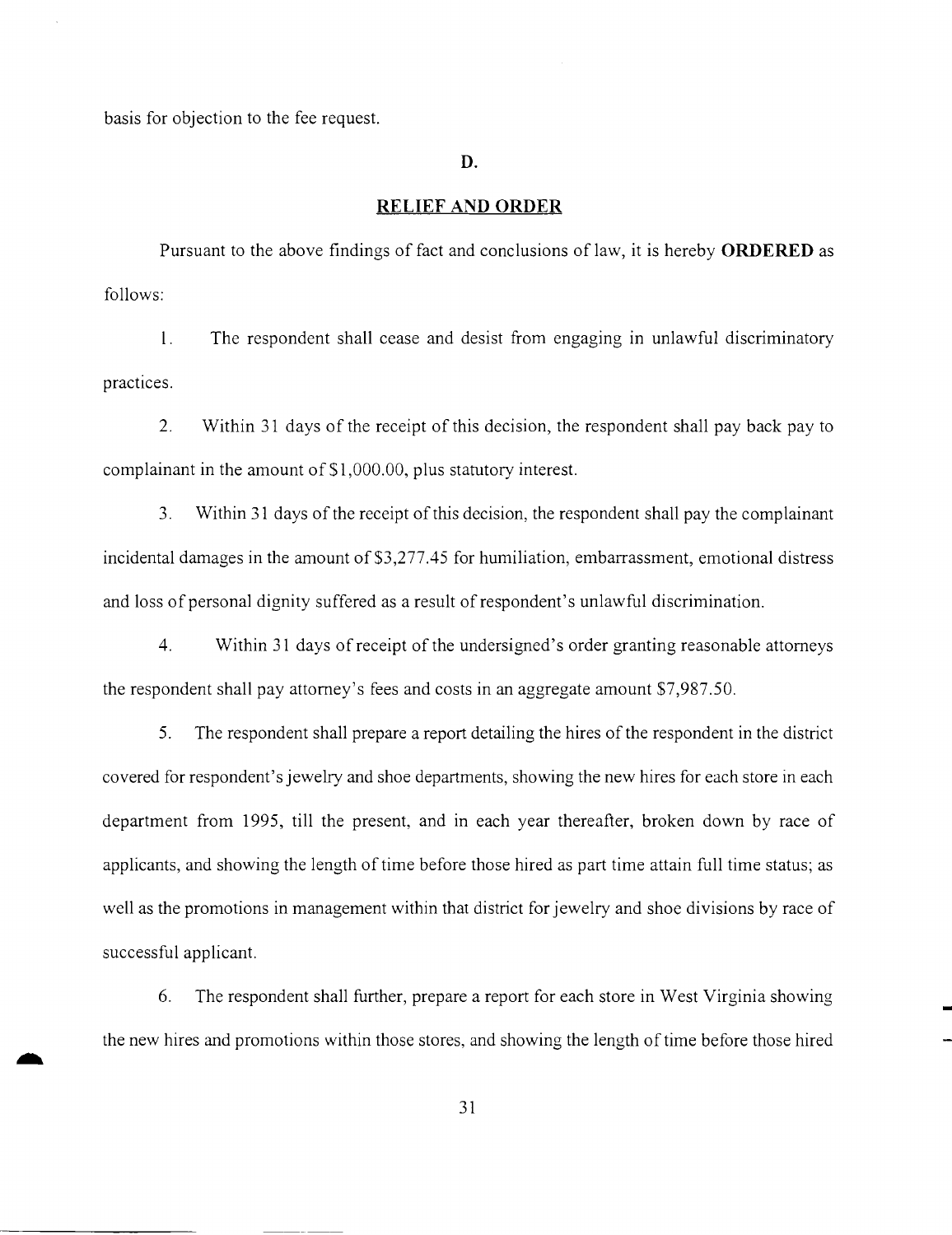as part time attain full time status, by race, for each year from 1995 until the present, and for each year thereafter. Said report shall also show transfers of management level employees by race from various stores in the state, indicating the stores and locations by city and state to which said individuals are transferred.

7. In the event of failure of the respondent to perform any of the obligations hereinbefore set forth, complainant is directed to immediately so advise the West Virginia Human Rights Commission, Norman Lindell, Deputy Director, 1321 Plaza East, Room 108-A, Charleston, West Virginia 25301-1400, Telephone: (304) 558-2616.

## It is so **ORDERED.**

*-"<2* fir Entered this  $\angle 2$  day of September, 1999.

## **WV HUMAN RIGHTS COMMISSION**

 $BY:$   $\mathscr{H}_{t-2}$   $\mathscr{H}_{t-2}$ 

**ROBERT B. WILSON ADMINISTRATIVE LAW JUDGE**